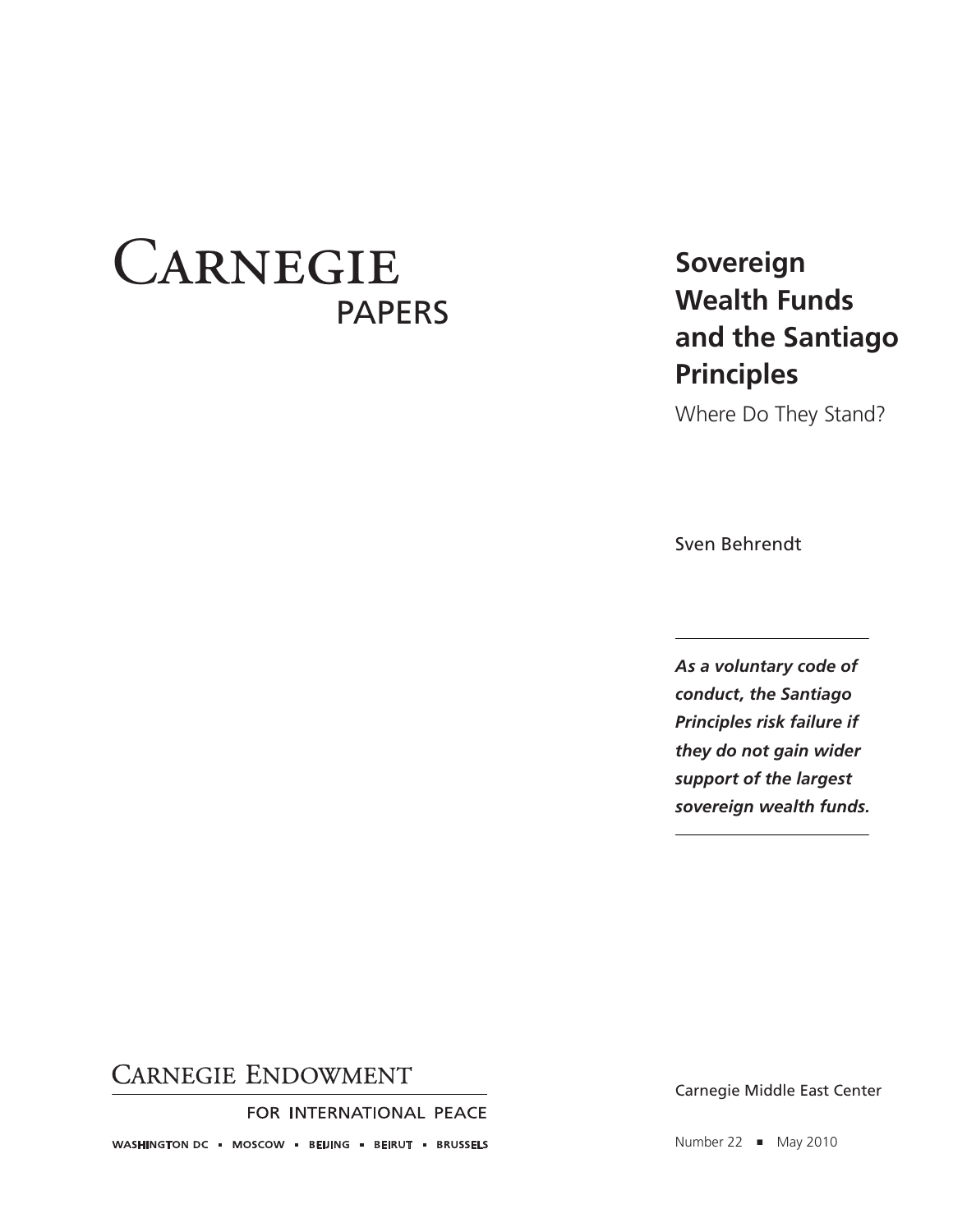© 2010 Carnegie Endowment for International Peace. All rights reserved.

The Carnegie Endowment does not take institutional positions on public policy issues; the views represented here are the author's own and do not necessarily reflect the views of the Endowment, its staff, or its trustees.

No part of this publication may be reproduced or transmitted in any form or by any means without permission in writing from the Carnegie Endowment. Please direct inquiries to:

Carnegie Endowment for International Peace Publications Department 1779 Massachusetts Avenue, NW Washington, DC 20036 Phone: 202-483-7600 Fax: 202-483-1840 www.CarnegieEndowment.org

This publication can be downloaded at no cost at www.CarnegieEndowment.org/ pubs.

#### **The Carnegie Middle East Center**

**The Carnegie Middle East Center** is a public policy research center based in Beirut, Lebanon, established by the Carnegie Endowment for International Peace in 2006. The Middle East Center is concerned with the challenges facing political and economic development and reform in the Arab Middle East and aims to better inform the process of political change in the region and deepen understanding of the complex issues that affect it. The Center brings together senior researchers from the region, as well as collaborating with Carnegie scholars in Washington, Moscow, and Beijing and a wide variety of research centers in the Middle East and Europe, to work on in-depth, policy-relevant, empirical research relating to critical matters facing the countries and peoples of the region. This distinctive approach provides policy makers, practitioners, and activists in all countries with analysis and recommendations that are deeply informed by knowledge and views from the region, enhancing the prospects for effectively addressing key challenges.

#### **About the Author**

**Sven Behrendt** is a visiting scholar at the Carnegie Middle East Center. He is a specialist in corporate strategy and political risk management and has a profound understanding of the forces that are at the base of the rapid transformations of the world's political and economic systems. Most recently, he focused his attention on sovereign wealth funds from emerging economies as agents of change in global finance and in the broader context of the shifting power equation in the global economy. Before his appointment, he served at the World Economic Forum in various management positions. Prior to this assignment, he was a research fellow at the Bertelsmann Foundation's policy think tank, the Bertelsmann Group on Policy Research.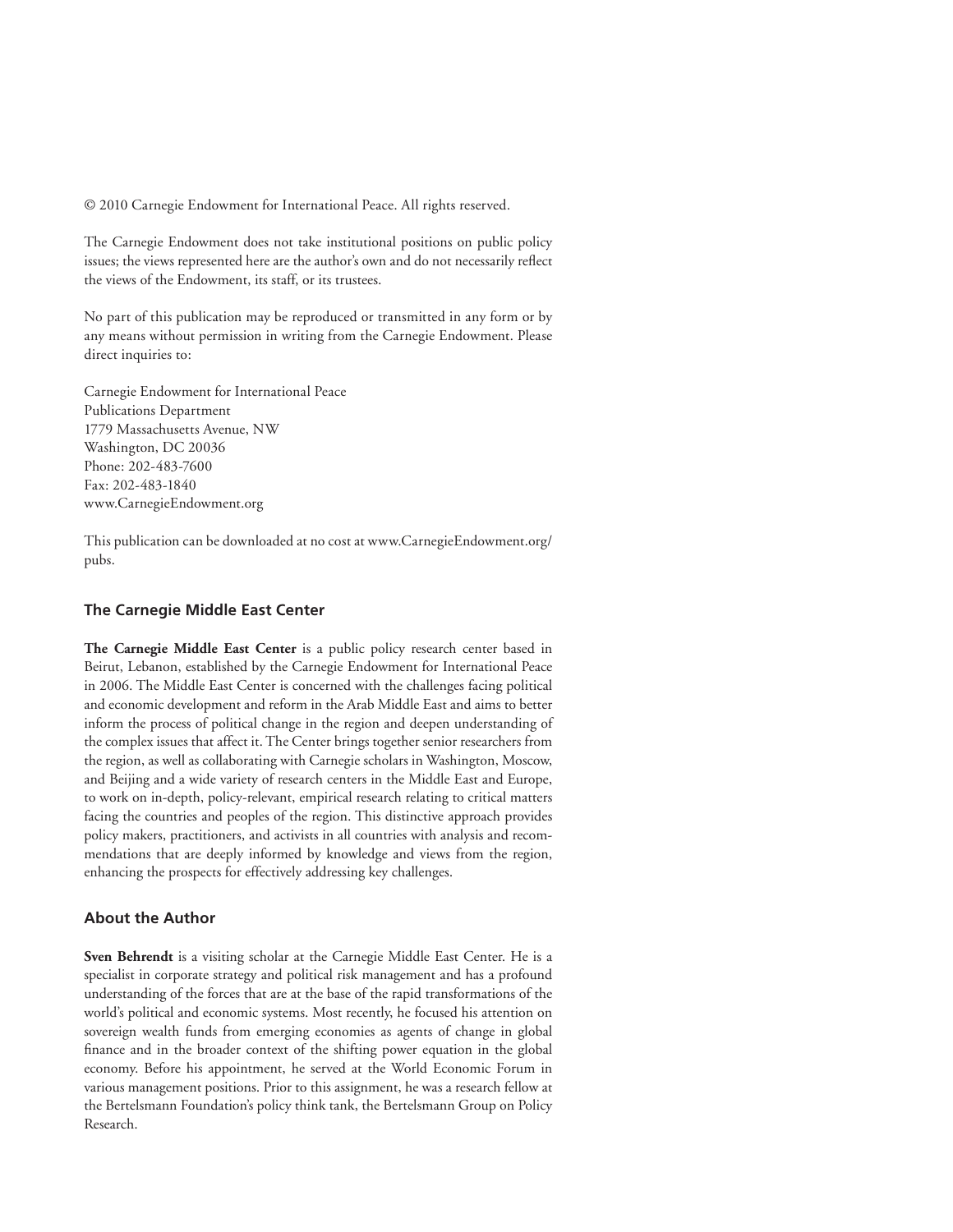## **Contents**

| <b>Summary</b>                                                                                            | 1              |
|-----------------------------------------------------------------------------------------------------------|----------------|
| Sovereign Wealth Funds: Political Exposure and Reactions                                                  | 1              |
| <b>The Santiago Principles: Providing</b><br><b>Guidance for SWF Governance</b>                           | $\overline{2}$ |
| <b>Santiago Principles: Implementation</b><br><b>Left to Individual SWFs</b>                              | 5              |
| <b>Uneven Commitment to the Santiago Principles</b>                                                       | 5              |
| <b>Assessing Santiago Compliance</b><br>and Systemic Relevance of Single SWFs                             | 7              |
| <b>Political Governance Arrangements</b><br><b>Indicate Santiago Commitment</b>                           | 9              |
| <b>Maturity Provides No Explanation</b><br>of Santiago Commitment                                         | 10             |
| <b>Level of Economic Development Plays</b><br>No Role in Explaining Santiago Commitment                   | 11             |
| <b>Governance and Government Effectiveness</b><br><b>Explains Santiago Commitment to a Limited Extent</b> | 12             |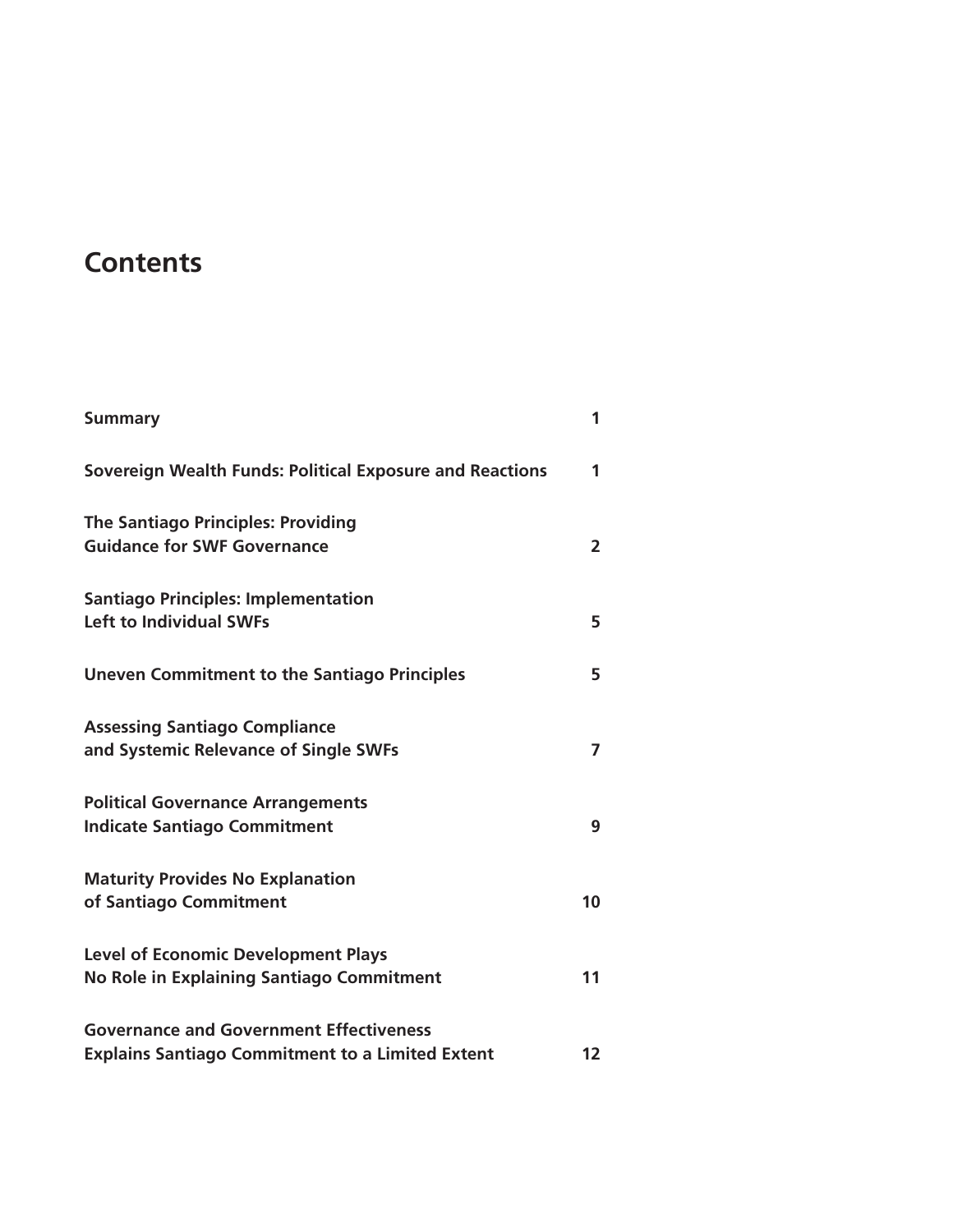| <b>Moving the Santiago Principles Forward</b>          | 13 |
|--------------------------------------------------------|----|
| <b>The Broader Policy Relevance</b>                    | 14 |
| <b>Leveling Governance Arrangements</b>                | 14 |
| <b>Accelerating the Political Modernization Agenda</b> | 15 |
| <b>Innovating Global Governance</b>                    | 16 |
| <b>Notes</b>                                           |    |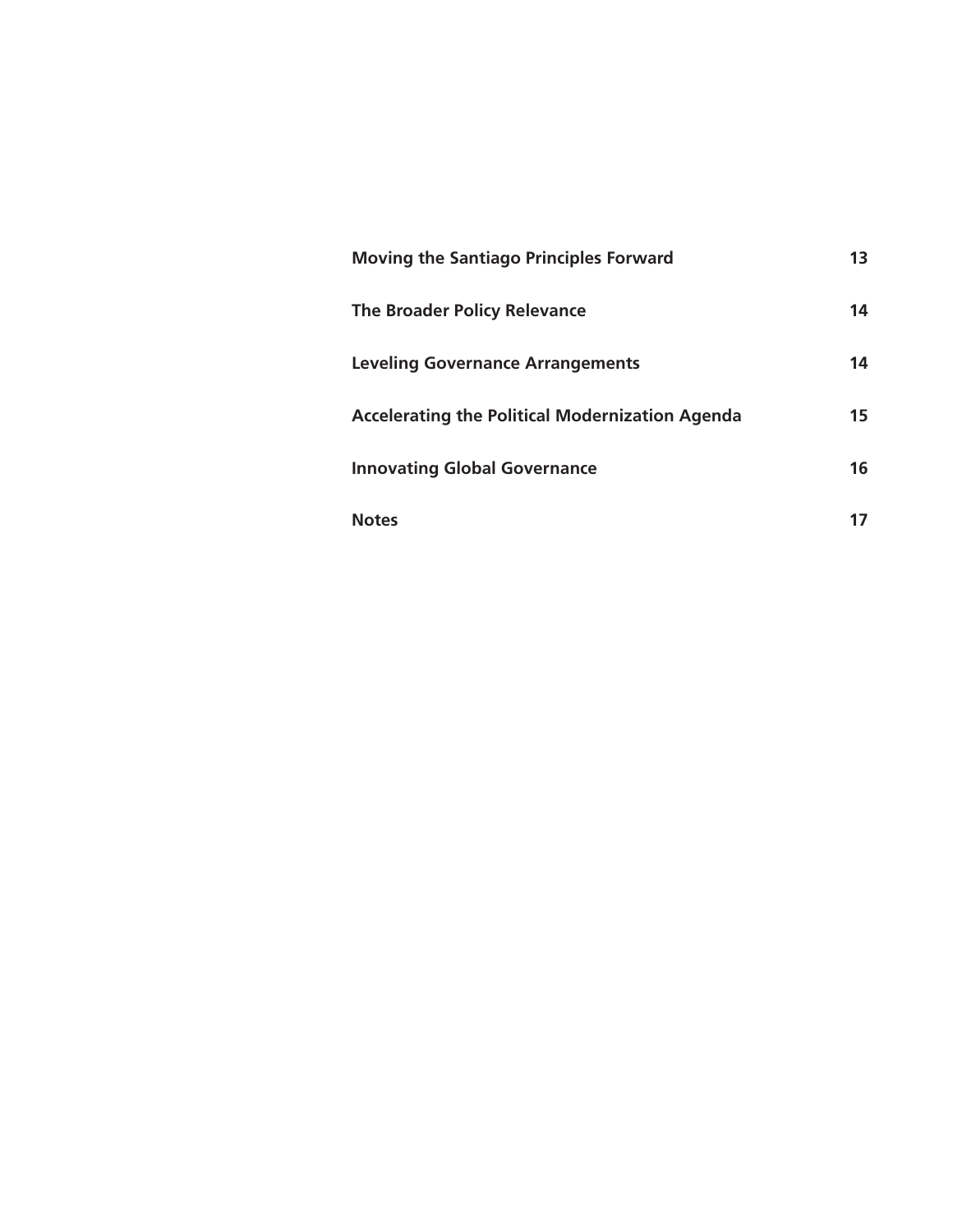#### **Summary**

Sovereign wealth funds (SWFs) have become dominant players in global finance and world affairs, controlling considerable financial assets. Their investment behavior continues to resonate across the world economy and their increasingly extroverted investment policy prompted a political backlash in mature economies. Reacting to this backlash, in October 2008 a group of 26 SWFs committed themselves to transparency, good governance, and accountability standards by signing a voluntary code of principles, the "Generally Accepted Principles and Practices" for SWFs (GAAP), also known as the "Santiago Principles."

Some eighteen months after the publication of the Santiago Principles, their implementation is highly uneven. A small group of SWFs, predominantly from democratic countries, shows a high degree of commitment to the principles. A second group shows partial implementation, and a third group, mainly from the Gulf Arab region, has yet to reach satisfactory implementation levels.

The Santiago Principles and the commitment of their sponsors—some of the biggest SWFs—are an important test for the viability of new forms of global governance. However, their sluggish implementation risks devaluing the Principles, thereby increasing SWFs' political risk exposure.

## **Sovereign Wealth Funds: Political Exposure and Reactions**

When sovereign wealth funds emerged as a powerful global investor class in recent years, many actors in advanced economies reacted with a considerable degree of unease. Critics saw SWFs as promoting a new concept of state capitalism at the expense of global free market principles. Governments were suggested to act not merely as providers of stable institutions for markets to operate efficiently, but through their SWFs to engage as powerful, distinct, and, as the term suggests, sovereign market participants themselves. Stronger critics argued that SWFs posed a threat to national security and to the economic competitiveness interests of those countries in whose assets they invested. SWFs, perceived to support their governments' distinct foreign and national policy agendas through economic means, unwittingly injected considerable fuzziness into international affairs, obscuring the boundaries between international economics and geopolitics.<sup>1</sup>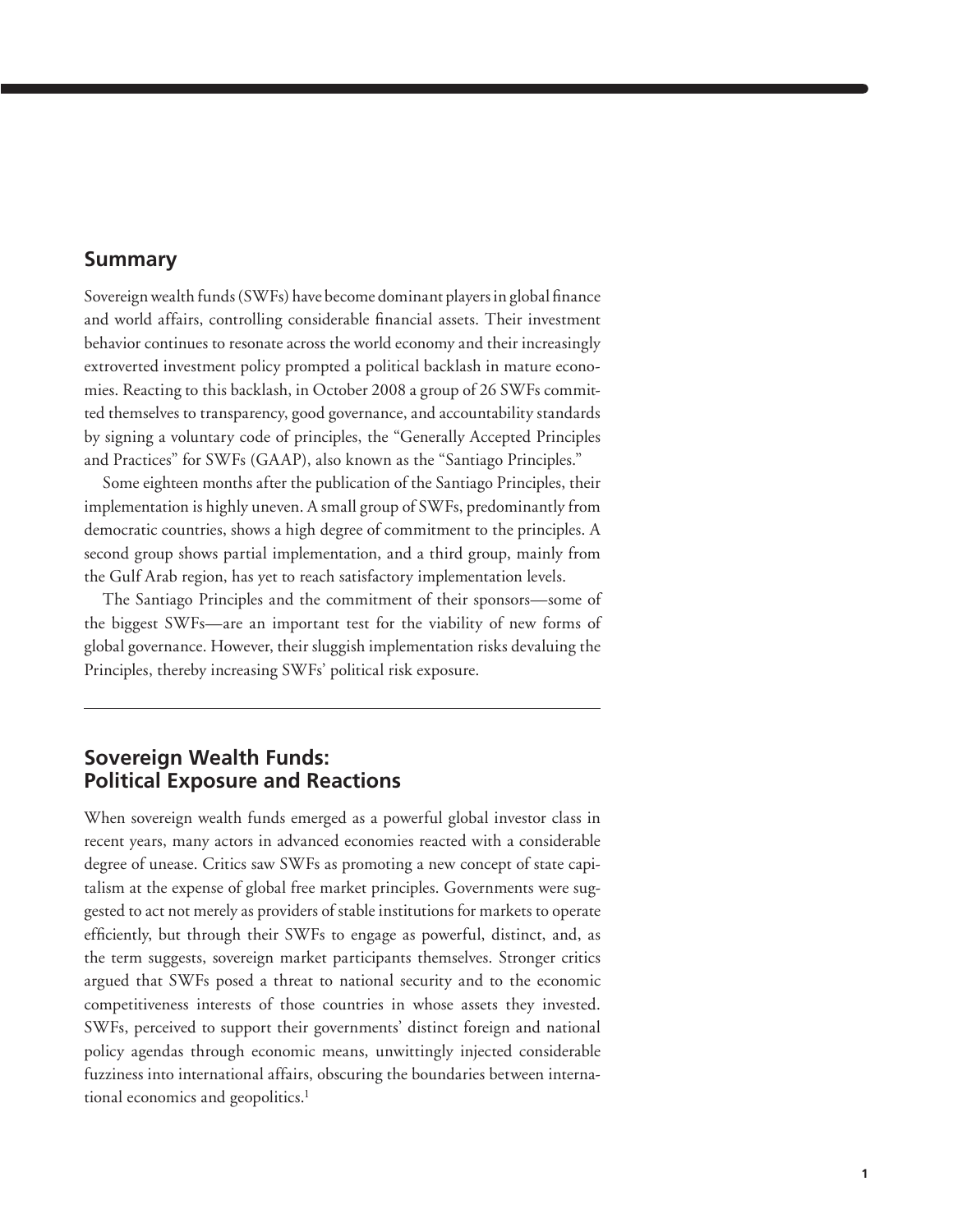The conceptual discourse about the deeper relevance of SWFs in global politics in 2007 and 2008 transformed itself into a political debate, predominantly in advanced economies, on how to respond. Eventually, it culminated in new regulations and market interventions designed to protect national economic and broader security interests against the presumably harmful side-effects of sovereign investments and their associated political influence.

This somewhat hostile reaction surprised most SWFs. They had misread initial warning signs and some, having existed for decades, had difficulty understanding why they had become so politically exposed at this particular time. By April 2008, a group of countries, collectively owning 26 SWFs, recognized an urgent need to demonstrate and communicate more clearly their constructive role in the world economy. Supported by the International Monetary Fund  $(MF)$ ,<sup>2</sup> they formed the International Working Group of Sovereign Wealth Funds (IWG) which as of beginning 2010 represented around \$2.3 trillion in financial assets under management. The main objective of the IWG was to develop a joint position among SWFs to maintain an open and nondiscriminatory cross-border investment regime.

### **The Santiago Principles: Providing Guidance for SWF Governance**

The IWG decided that the best way forward would be to develop a voluntary code of principles documenting SWFs' investment decisions to be driven by financial and economic considerations, not political motives. Accordingly, in September 2008 the IWG in Santiago, Chile agreed on and in October published 24 distinct principles. These principles constituted the body of a comprehensive code that SWFs pledged to implement: the "Generally Accepted Principles and Practices" (GAAP), also known as the "Santiago Principles." By voluntarily submitting to the Santiago Principles, IWG members ceded their autonomy to establish governance arrangements in line with their individual needs and preferences. In a way, they made a conscious decision to limit the reach of their "sovereignty."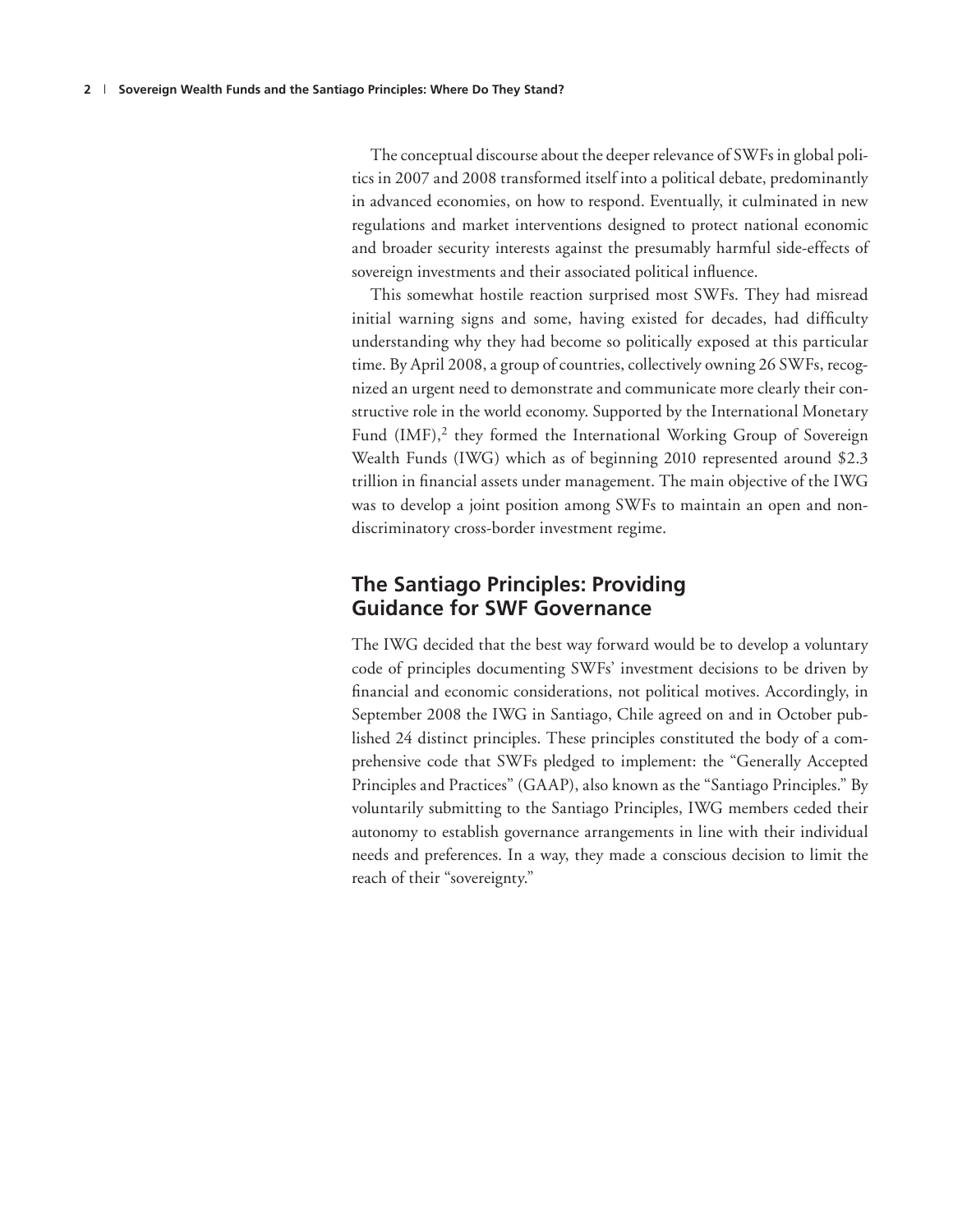## **Table 1. List of IWG members, asset volume based on most recent information provided by SWFs by March 2010**

| <b>Fund</b>                                                 | Country              | Volume (US\$ bn) |
|-------------------------------------------------------------|----------------------|------------------|
| Government Pension Fund                                     | Norway               | 399.3            |
| Abu Dhabi Investment Authority                              | <b>UAE</b>           | *395.0           |
| China Investment Corporation                                | China                | 297.5            |
| Kuwait Investment Authority                                 | Kuwait               | $*295.0$         |
| Government of Singapore Investment<br>Corporation Pte. Ltd. | Singapore            | 247.5            |
| Temasek Holdings Pte. Ltd.                                  | Singapore            | 130.0            |
| National Wealth Fund                                        | Russia               | 91.9             |
| Reserve Fund                                                | Russia               | 76.4             |
| Qatar Investment Authority                                  | Qatar                | $*70.0$          |
| Libyan Investment Authority                                 | Libya                | 65.0             |
| Australian Future Fund                                      | Australia            | 58.3             |
| Alaska Permanent Fund                                       | <b>United States</b> | 33.7             |
| National Pensions Reserve Fund                              | Ireland              | 23.8             |
| Economic and Social Stabilization Fund                      | Chile                | 20.2             |
| Korea Investment Corporation                                | Korea                | 17.8             |
| State Oil Fund                                              | Azerbaijan           | 14.9             |
| Alberta Heritage Savings Trust Fund                         | Canada               | 13.3             |
| Oil Stabilization Fund                                      | Iran                 | 13.0             |
| Superannuation Fund                                         | New Zealand          | 9.8              |
| Pula Fund                                                   | <b>Botswana</b>      | 6.9              |
| Petroleum Fund of Timor-Leste                               | Timor-Leste          | 4.9              |
| Heritage and Stabilization Fund                             | Trinidad and Tobago  | 2.9              |
| Pension Reserve Fund                                        | Chile                | 2.5              |
| <b>Future Generations Reserve Fund</b>                      | <b>Bahrain</b>       | N.A.             |
| <b>Fund for Future Generations</b>                          | Equatorial Guinea    | N.A.             |
| Oil Revenue Stabilization Fund                              | Mexico               | N.A.             |
| <b>Total</b>                                                |                      | 2,288.0          |

Sources: Author's compilation from annual reports, latest web-based information provided by SWFs, and owners of SWFs as of March 2010.

\* Note: Estimates provided by the Institute of International Finance (2009), *GCC Regional Overview*, Washington D.C.2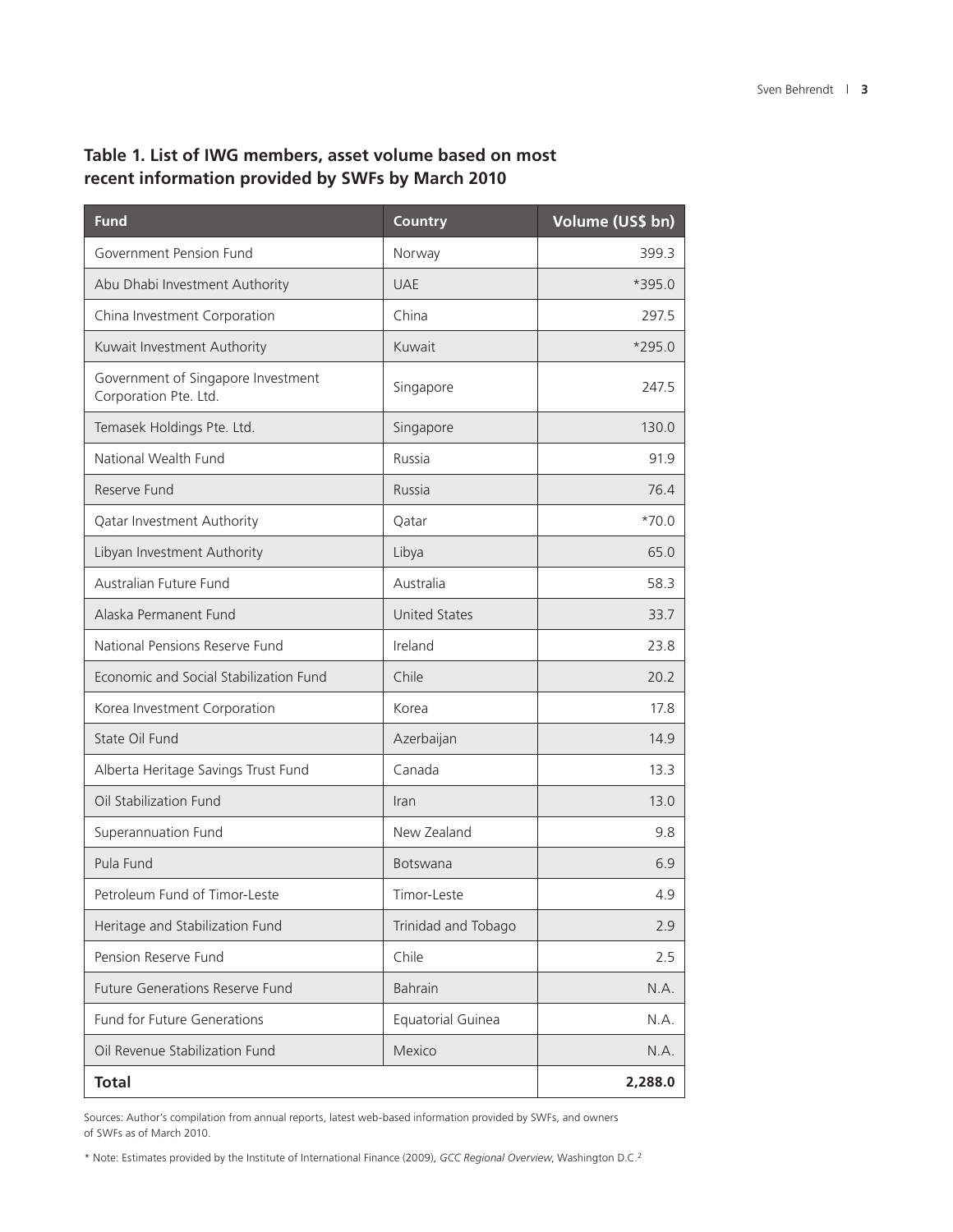The Principles' main objective is to provide guidance for SWFs, ensuring that investment decisions are based on economic and financial risk returnrelated considerations, unless publicly declared otherwise. The publication and implementation of these Principles should foster the understanding of SWFs as financially and economically oriented entities, contributing to the stability of the global financial system, reducing protectionist pressures, and helping maintain an open and stable investment climate.

The 24 individual principles are divided into three distinct parts.<sup>3</sup>

The first part requests SWFs to disclose their legal framework (GAPP 1) and define and disclose their policy purpose (GAPP 2). SWFs also are asked to publicly disclose their funding and withdrawal arrangements (GAPP 4).

The second part covers SWFs' institutional frameworks and governance structures. At its core rests the idea of distancing the political aspirations of the owner, that is, the government on the one side, and its operational management on the other. The provisions of the Santiago Principles imply that any narrowing of this distance, expressed in weak governance and accountability arrangements, compromises the funds' financial return objectives. They stipulate that each SWF should have a sound governance framework that clearly and effectively divides roles and responsibilities among its constituents (GAPP 6). The owner's influence should be limited to setting the fund's objectives, appointing the members of the governing body (or bodies), and overseeing the SWF's operations (GAPP 7). The governing body(ies) should have a clear mandate to set the strategy and policies aimed at achieving the SWF's objectives and should carry ultimate responsibility for the fund's performance (GAPP 8). The operational management should be tasked with implementing the strategies set by the owner and the governing bodies independently and in accordance with clearly defined responsibilities (GAPP 9).

The third part requests that SWFs employ appropriate investment and risk management frameworks. It asks funds to disclose their investment policies (GAPP 18), including information about investment themes, investment objectives and horizons, and strategic asset allocation. They should disclose investment decisions that are subject to non-economic and non-financial considerations (GAPP 19.1) and whether they execute ownership rights to protect the financial value of investments (GAPP 21). The SWF should have a framework that identifies, assesses, and manages the risks of its operation (GAPP 22) and measures to track investment performance employing relative and/or absolute benchmarks.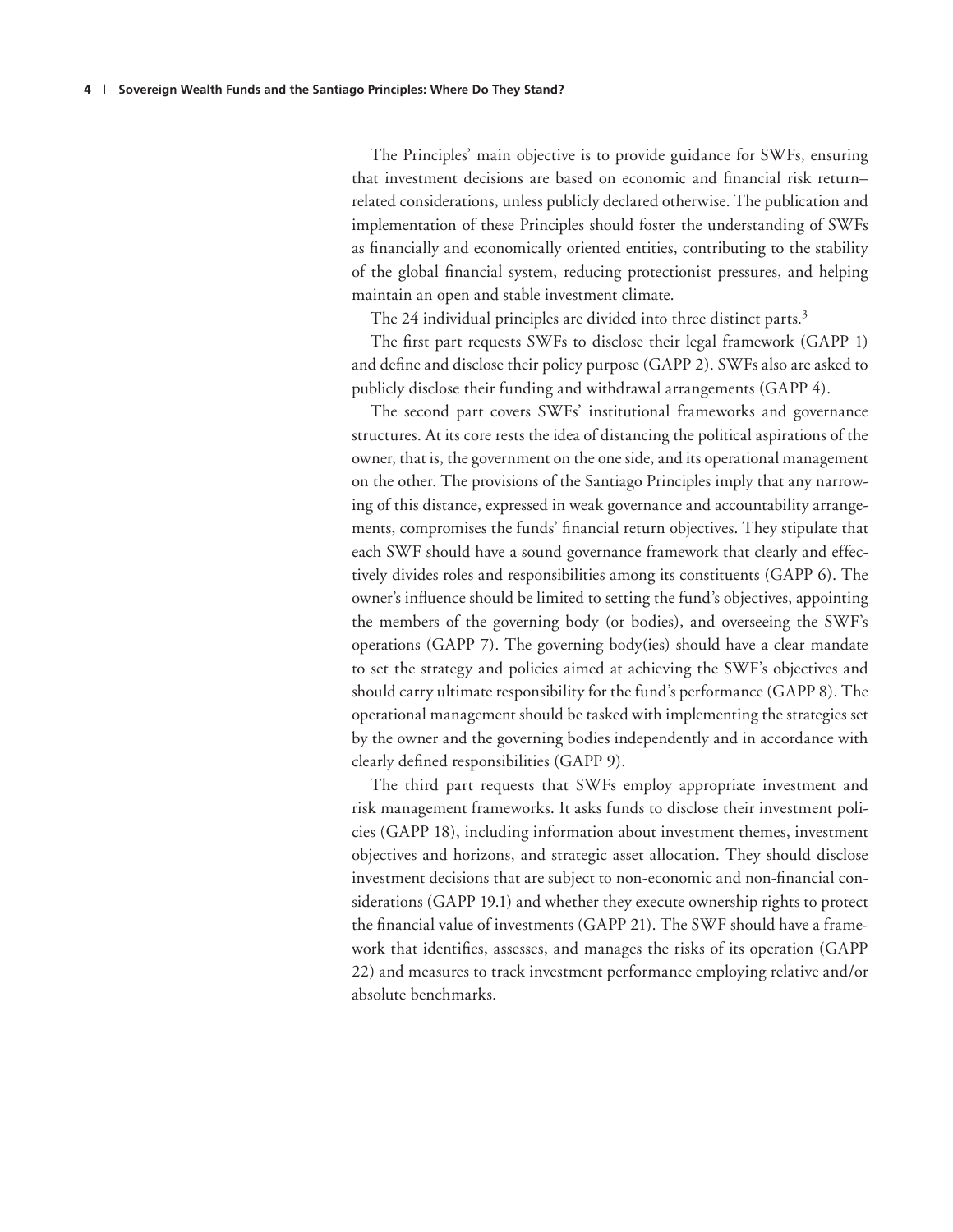## **Santiago Principles: Implementation Left to Individual SWFs**

The IWG evolved into an informal coordination and knowledge-sharing platform, renamed the International Forum of Sovereign Wealth Funds (IFSWF). Meeting in April 2009 in Kuwait City and October 2009 in Baku, the IFSWF also acquired elements of an increasingly relevant representative body with its own policy agenda.4

But it left the implementation of the Principles up to the individual SWFs. GAAP 24 states that it is desirable for each SWF, its owner, or governing body, to use the Santiago Principles to review the SWF's existing arrangements and regularly assess how it implements the Principles. The implementation is to be verified through self-assessment or third-party verification. It invites the fund's owner or the governing body to publicly disclose the assessment to enhance trust in recipient countries and contribute to stability in international financial markets.

In the spirit of GAAP 24, a number of SWFs sought to demonstrate their commitment to the Santiago Principles throughout 2009. Some reported having conducted self-assessments to ensure compliance with the Principles; many published their first annual reports.

These have been positive developments. However, there has been no public assessment of the principles' implementation by all 26 IWG signatories, nor has there been third-party verification. During its meeting in Kuwait, IFSWF discussed engaging in a peer-review process to monitor compliance with the Principles.<sup>5</sup> However, this process appears not to have been moved forward.

## **Uneven Commitment to the Santiago Principles**

We therefore attempt to assess how well the 26 signatories to the Santiago Principles comply with the provisions and have built a "Santiago Compliance Index." This index is based on relevant data accessed from January 2010 to March 2010 and provided by SWFs, the IWG, and the IMF.<sup>6</sup> It provides a snapshot of the compliance level to the Santiago Principles across its 26 signatories as of March 2010, based on publicly available data provided exclusively by official sources.

Figure 1 documents the level of compliance for each of the signatories as measured by our Santiago Compliance Index.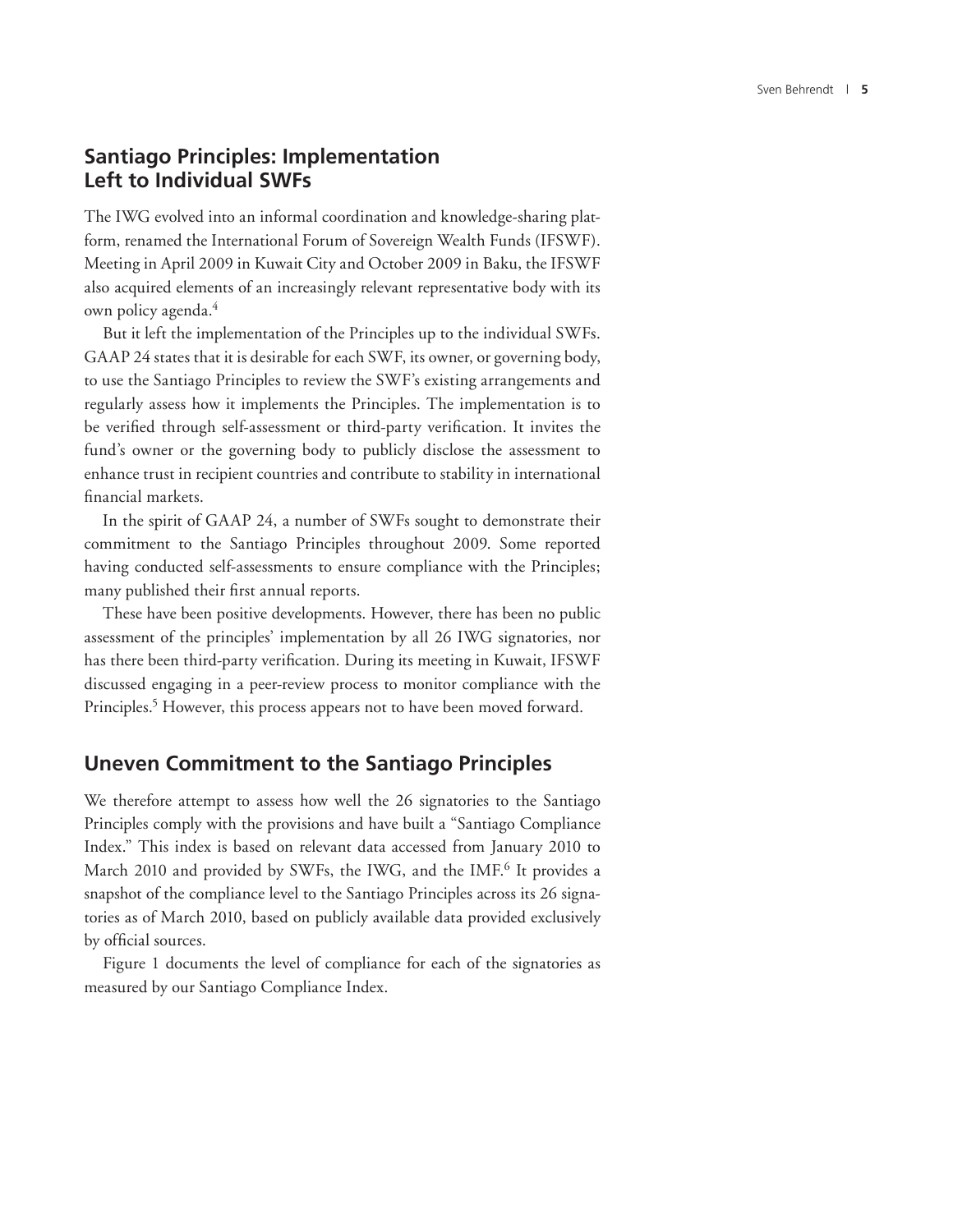The results of our assessment are fairly striking. We can identify a tremendous spread across SWFs regarding their commitments to the Principles. These are clustered in four distinct groups with the volume of the assets under management representing their relative weight.

The top performers include funds that more or less fully comply with the Principles: New Zealand's Superannuation Fund, the Australian Future Fund, Ireland's National Pension Reserve Fund, and Norway's Government Pension Fund.

Each provides sufficient and detailed information about its policy objectives, governance arrangements, funding and withdrawal arrangements, financial positions, and overall investment policy, including information about non-financial and non-economic considerations that might drive investment behavior. This first group represents nearly \$500 billion in assets under management—some 20 percent of the total assets under management by the Principles' signatories.

#### 0% 20% 40% 60% 80% 100% New Zealand - Superannuation Fund Australia - Australian Future Fund Norway - Government Pension Fund Ireland - National Pension Reserve Fund China - China Investment Corporation Canada/Alberta - Alberta Heritage Savings Trust Fund Trinidad and Tobago - Heritage and Stabilization Fund Singapore - Government of Singapore Investment Corporation Pte. Ltd. Korea - Korea Investment Corporation Azerbaijan - State Oil Fund Timor-Leste - Petroleum Fund of Timor-Leste Chile - Economic and Social Stabilization Fund Chile - Pension Reserve Fund U.S./Alaska - Alaska Permanent Fund Singapore - Temasek Holdings Pte. Ltd. United Arab Emirates - Abu Dhabi Investment Authority Russia - National Wealth Fund Russia - Reserve Fund Kuwait - Kuwait Investment Authority Qatar - Qatar Investment Authority Mexico - Oil Revenue Stabilization Fund Botswana - Pula Fund Bahrain - Future Generations Reserve Fund Libya - Libyan Investment Authority Equatorial Guinea - Fund for Future Generations Iran - Oil Stabilization Fund

#### **Figure 1. Santiago Compliance Index as of March 2010**

**Santiago compliance ratio**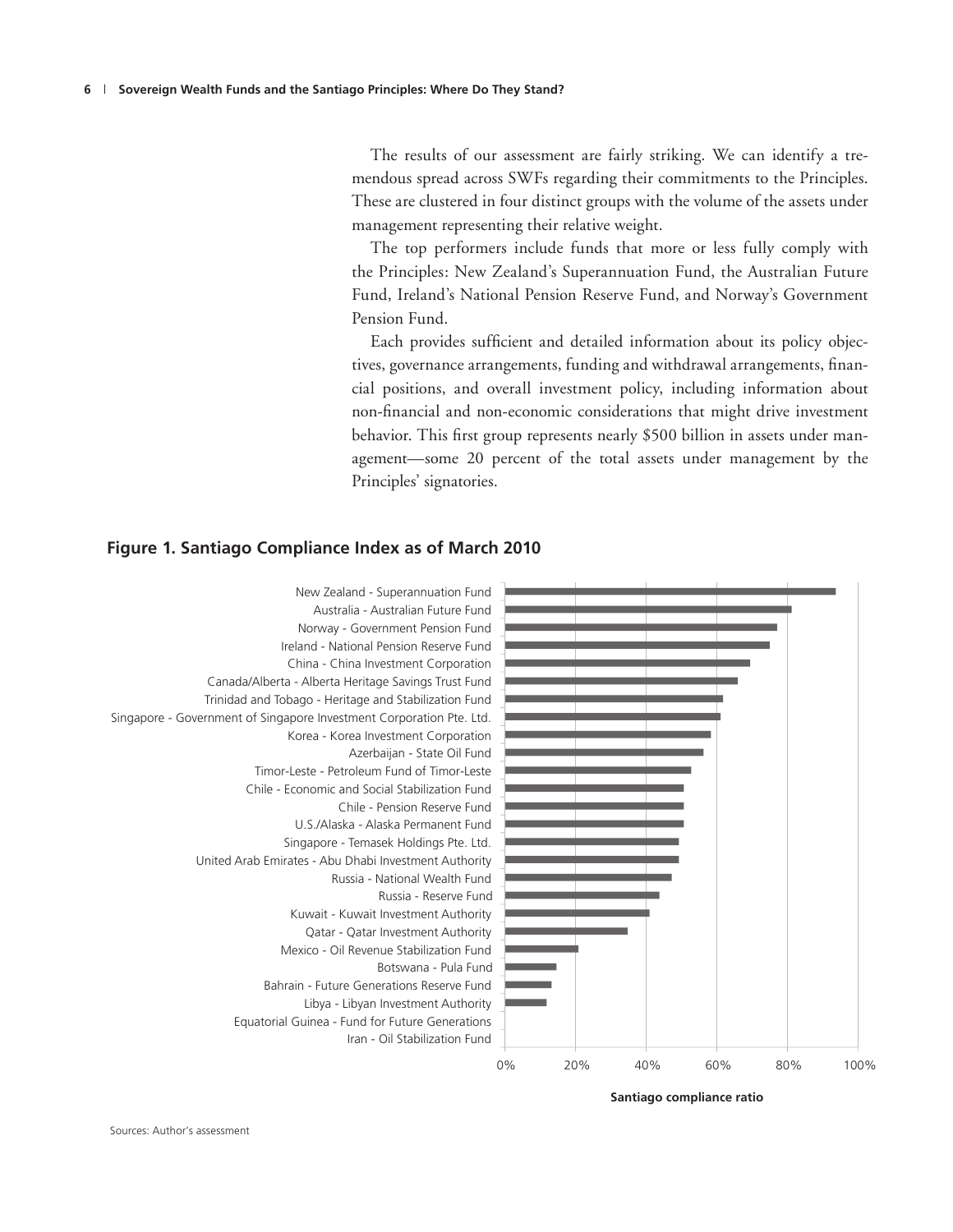The second group includes the bulk of the funds. Each reaches compliance levels of approximately 60 percent. This group represents nearly \$1.2 trillion in assets under management—some 50 percent of the total assets under management by the Principles' signatories. All provide at least basic information that covers most of the Principles. But most funds in this group are struggling to convincingly communicate how checks and balances shield the funds from their governments' tactical political considerations.

The third group includes the two Russian funds (the National Wealth Fund and the Reserve Fund), the Kuwait Investment Authority, and the Qatar Investment Authority. This group represents nearly \$500 billion in assets under management, some 20 percent of the total assets under management by SWFs. These institutions provide only rudimentary information about how they observe the Santiago Principles. This is astonishing, as all four entities have faced significant public attention in recent years. Russia might have been tempted to use its assets to foster its geopolitical ambitions. The Qatari government has used QIA to strengthen its political ties to Europe and to select emerging economies. KIA has come under considerable domestic pressure about the value of its foreign investments as well as its role in stabilizing Kuwait's domestic economy.

The fourth group, representing the remainder of some US\$200 billion assets under management, includes funds for which only very limited or no data could be obtained.

## **Assessing Santiago Compliance and Systemic Relevance of Single SWFs**

Arguably, the degree to which the funds that control bigger volumes of financial assets comply with the Principles has higher significance for the global financial and economic system than those that control smaller volumes. The Santiago Compliance Index provides only an unweighted assessment of compliance levels. Though it indicates the funds that are performing well and those that are lagging behind, it does not provide information about their relative systemic significance.

Therefore, for a more granular perspective of each fund's systemic relevance and compliance ratio, we have developed a derivative of our Santiago Compliance Index, the "Weighted Unchecked Sovereign Wealth Index." This index ranks funds according to the degree to which they fail to comply with the Santiago Principles weighed by the volume of their assets under management. Funds that feature a low Santiago compliance ratio and control big financial volumes feature prominently on the index.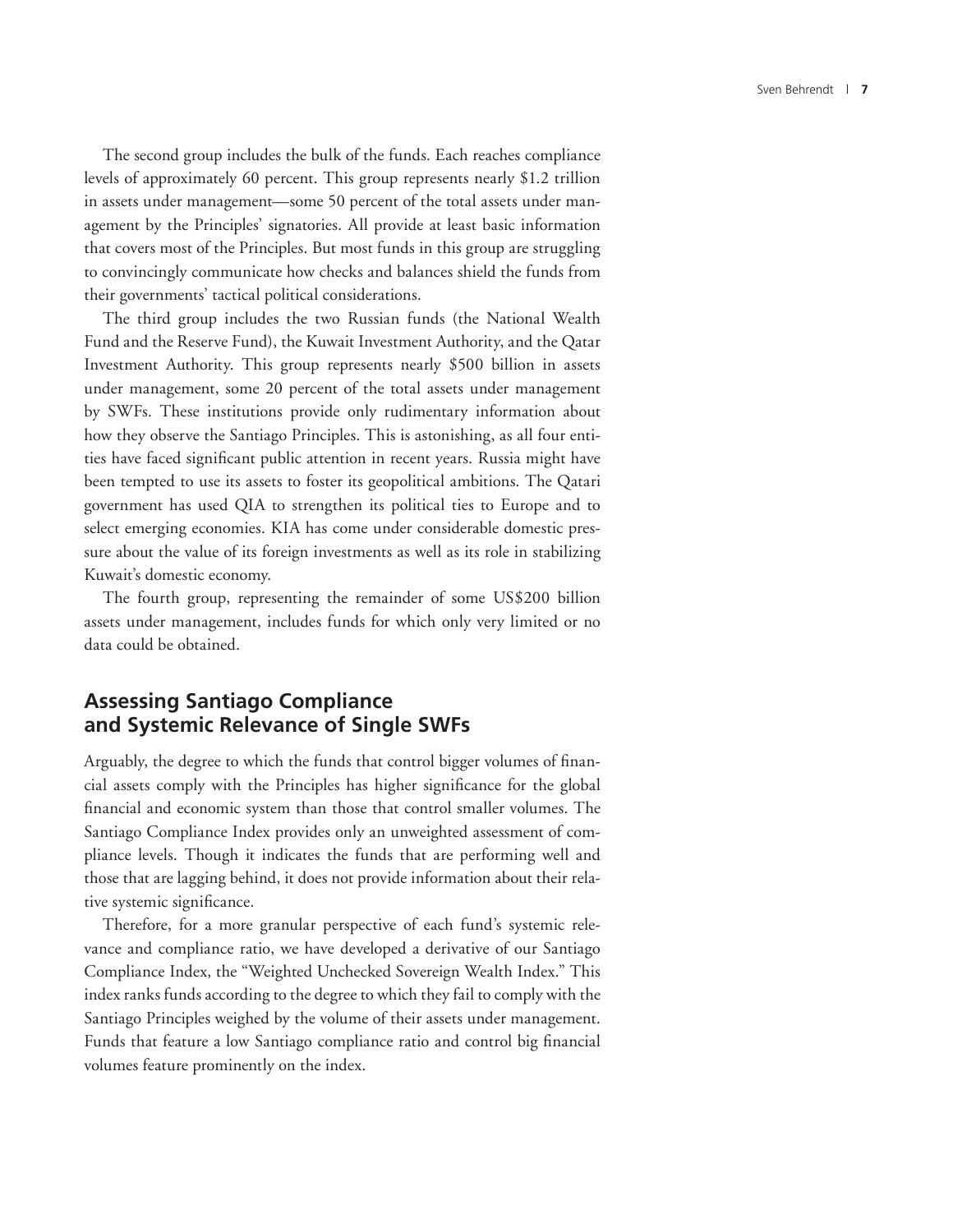The funds ranking highest by this measure are the Abu Dhabi Investment Authority and the Kuwait Investment Authority. Both control significant wealth and rank fairly low on the Santiago Compliance Index. These are followed by the Government of Singapore Investment Corporation, the China Investment Corporation, the Norwegian Government Pension Fund, and the Libyan Investment Authority.

These funds are particularly relevant for observing the Santiago Principles because they command the highest influence on the global financial system, and—with the exception of Norway's GPF and to an extent Singapore's GIC have not yet complied satisfactorily with the Santiago Principles.

#### **Figure 2. "Weighted Unchecked Sovereign Wealth Index" as of March 2010**



**Volume-weighted non-compliance index** 

Source: Author's assessment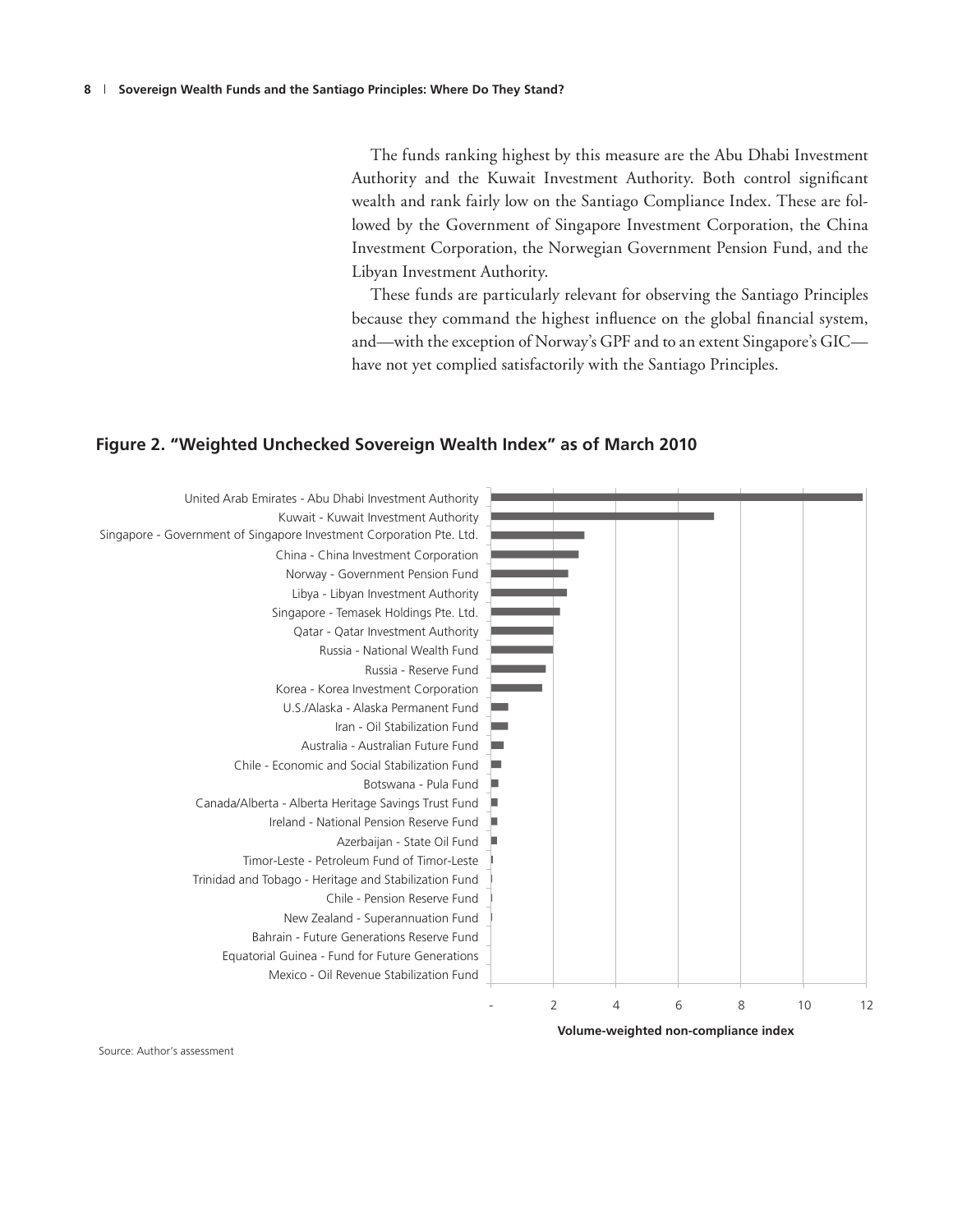## **Political Governance Arrangements Indicate Santiago Commitment**

How can we explain the uneven degree to which SWFs implement the Principles?

IWG members and Principles signatories come from countries featuring substantially different political governance arrangements. Consequently, we develop the hypothesis that their distinct local political institutions transcend SWFs' governance, accountability, and transparency commitments and have a measurable impact on their compliance with the Santiago Principles.

We used the Economist Intelligence Unit's "Index of Democracy 2008" to test our hypothesis. The democracy index measures the state of democracy for 165 independent states and two territories based on five categories: electoral process and pluralism; civil liberties; the functioning of government; political participation; and political culture. Countries are then classified as full democracies, flawed democracies, hybrid regimes, or authoritarian regimes.

Our analysis confirms intuition and suggests a close correlation between our Santiago Compliance Index and the Economist Intelligence Unit (EIU) democracy index. SWFs that are owned by democratic governments featuring stable institutions, pluralism, political participation, and a liberal political culture show higher commitments to the Santiago Principles. Conversely, SWFs

#### **Figure 3. Compliance With Santiago Principles by Democratic Institutions**

(dots in black: funds > \$200 billion)



Sources: *Santiago Compliance Index*, calculations by the author, Economist Intelligence Unit's Index of Democracy 2008, available at http://graphics.eiu.com/PDF/ Democracy%20Index%202008.pdf (accessed October 4, 2009).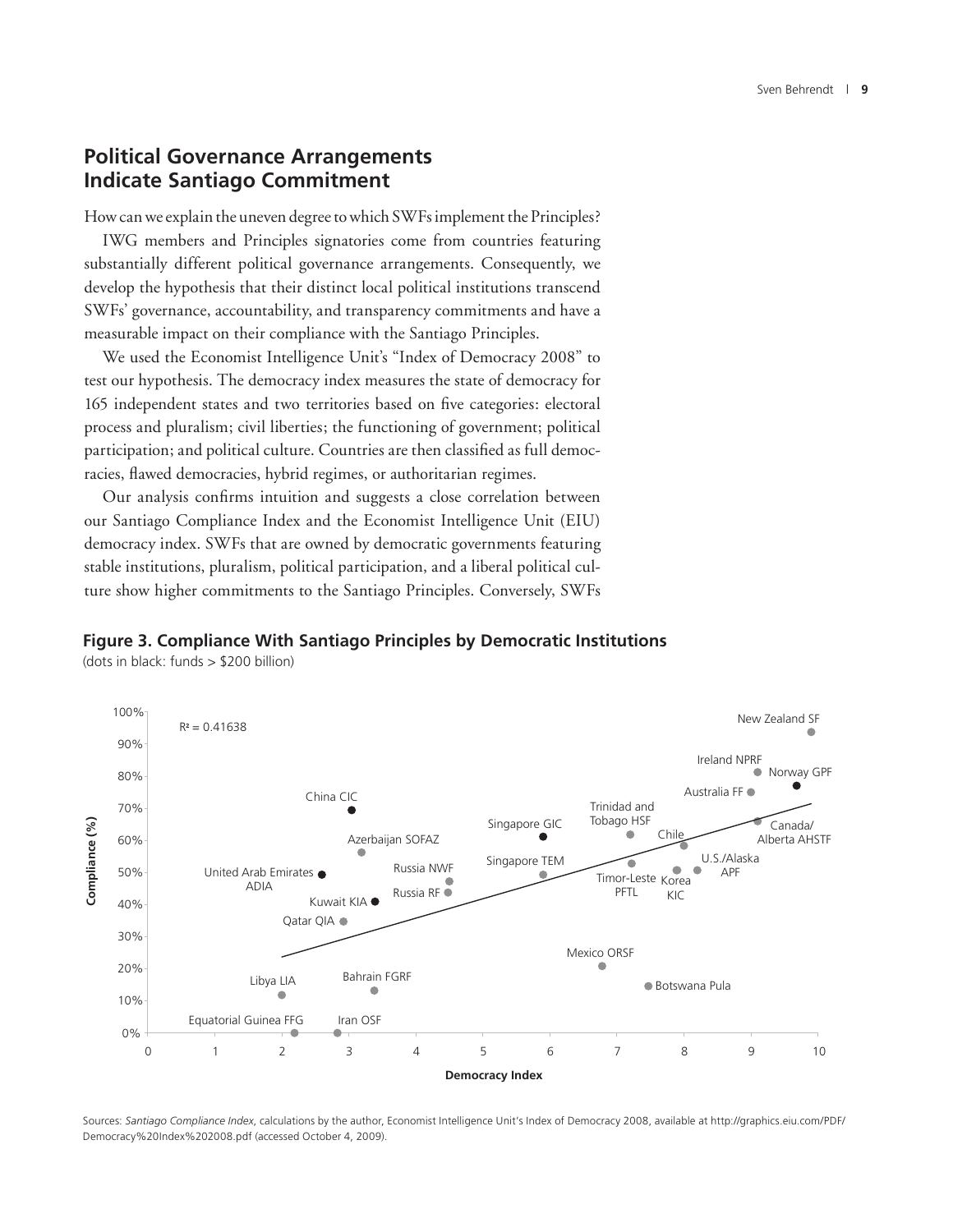of countries with authoritarian regimes generally perform worse than the average of the Santiago Compliance Index.

The correlation suggests four distinct clusters of SWFs: (1) well-governed, accountable, and transparent SWFs from full democracies; (2) well-governed, moderately accountable, and transparent SWFs from flawed democracies and hybrid regimes; (3) underperforming SWFs from countries with nondemocratic government arrangements; and (4) funds for which data is insufficient. This correlation, if taken at face value, has considerable policy significance.

## **Maturity Provides No Explanation of Santiago Commitment**

The link between an SWF's Santiago compliance and political governance arrangements of countries that own them appears solid.

To further confirm this finding, we identified alternative explanatory variables, such as a possible relationship between the maturity or age of a fund and its commitment to the Principles. It could be assumed that more mature, older SWFs have over time established stronger governance frameworks that are more compatible with the Principles' "best-practice" requirements. One also could argue that younger, and therefore institutionally less mature, SWFs could react more flexibly to the regulatory provisions of the Santiago Principles and therefore reach higher compliance levels. Our analysis suggests that neither hypothesis can be confirmed.

#### **Figure 4. Compliance With Santiago Principles by Fund Maturity**

(dots in black: funds > \$200 billion)

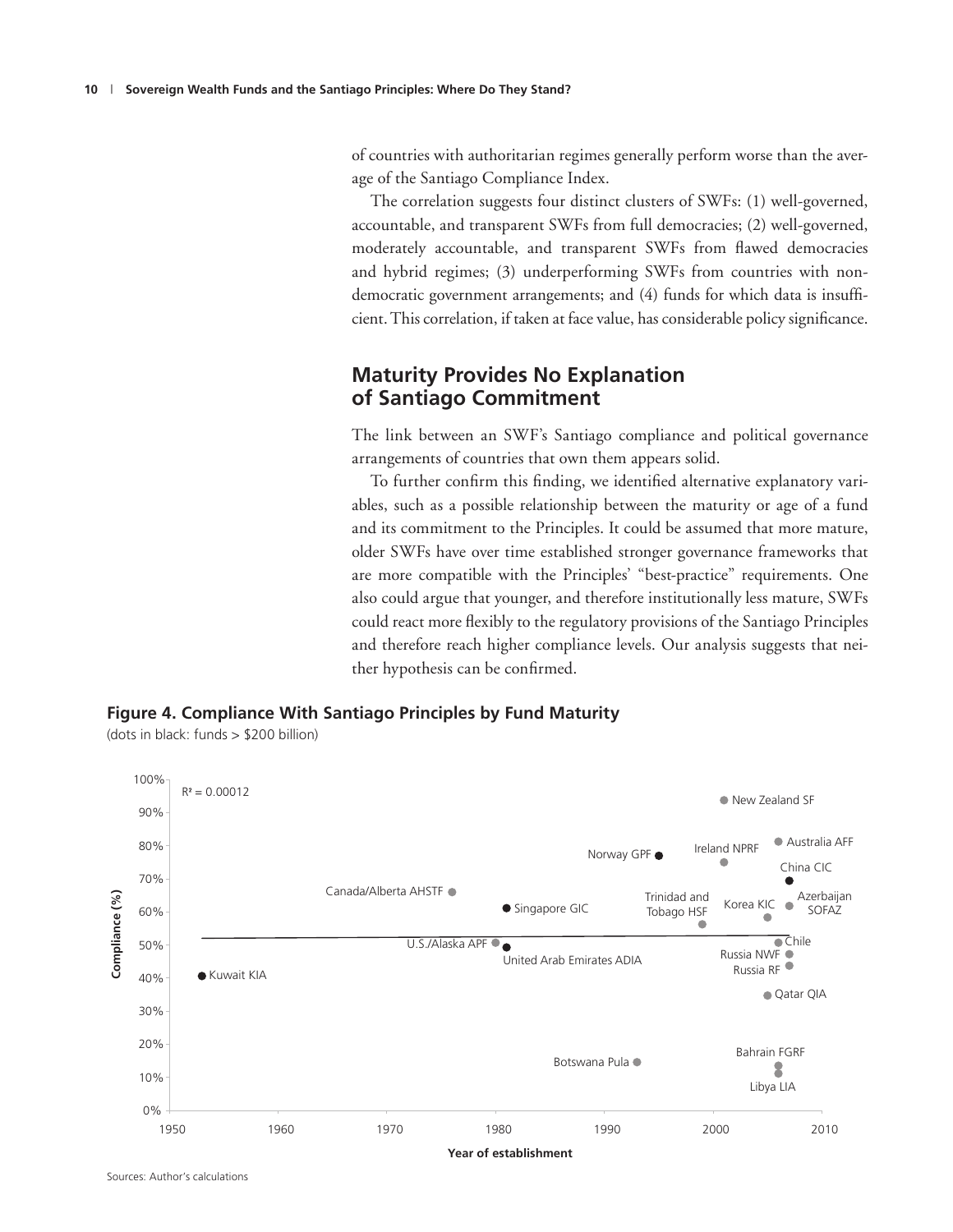Figure 4 identifies no correlation between the age of an SWF and its performance in the Santiago Compliance Index. The age of an SWF does not indicate its commitment to the Santiago Principles.

## **Level of Economic Development Plays No Role in Explaining Santiago Commitment**

Another hypothesis assumes that mature economies are based on heightened transparency, good governance, and accountability arrangements, which underpin the viability of markets and provide the backdrop for more transparent and well-governed SWFs.

Figure 5 is based on the assumption that the commitment of individual SWFs to the Santiago Principles might be explained by the economic development of countries owning SWFs, as measured in GDP per capita. As Figure 5 indicates, this hypothesis cannot be confirmed either. SWFs from countries with relatively low GDP per capita—China, Azerbaijan, or Timor-Leste—are among the better performers. Those from the Arab Gulf region, where GDPs per capita are similar to those of mature industrialized economies, display low compliance ratios.

#### **Figure 5. Compliance With Santiago Principles by Economic Development**

(dots in black: funds > \$200 billion)



Sources: Author's calculations; International Monetary Fund, "World Economic Outlook: Sustaining the Recovery" (Washington, D.C.: International Monetary Fund), October 2009.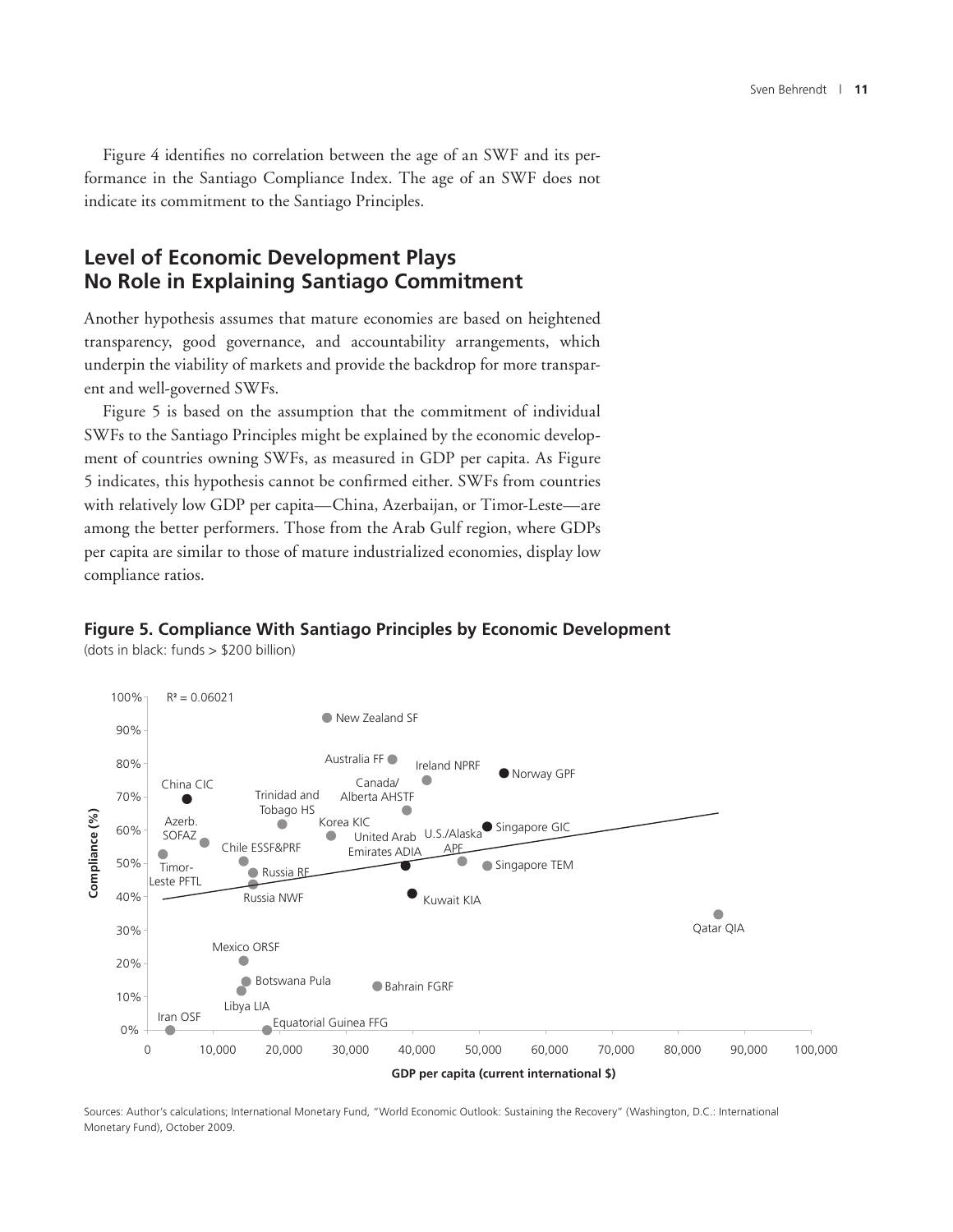## **Governance and Government Effectiveness Explains Santiago Commitment to a Limited Extent**

A further argument could be made that an SWF owned and operated by a country with high overall government effectiveness performs better on the Santiago Compliance Index than one owned by a government of a country with lower overall government effectiveness. We used the World Bank's "Worldwide Governance Indicators" (WGIs) to test this hypothesis.7

Our analysis suggests a fairly strong correlation between SWFs' performance in the Santiago Compliance Index and the WGIs.

Figure 6 illustrates that countries with high government effectiveness tend to display a high degree of commitment to the Santiago Principles. Countries with low government effectiveness show less commitment.

Our findings indicate that SWFs' commitment to the Santiago Principles is deeply rooted in their owners' domestic political governance arrangements. Commitment to the Principles cannot be explained by SWFs' maturity or by their countries' economic development. General national governance indicators appear to play a considerable role in explaining SWFs' commitment to the Principles, as illustrated most strikingly by correlating the political governance variables captured in the EIU's Democracy Index with the Santiago Compliance index.





(dots in black: funds > \$200 billion)

Sources: Author's calculations; "Government Matters 2009: Worldwide Governance Indicators, 1996–2008," available at http://info.worldbank.org/ governance/wgi/sc\_country.asp (accessed October 31, 2009).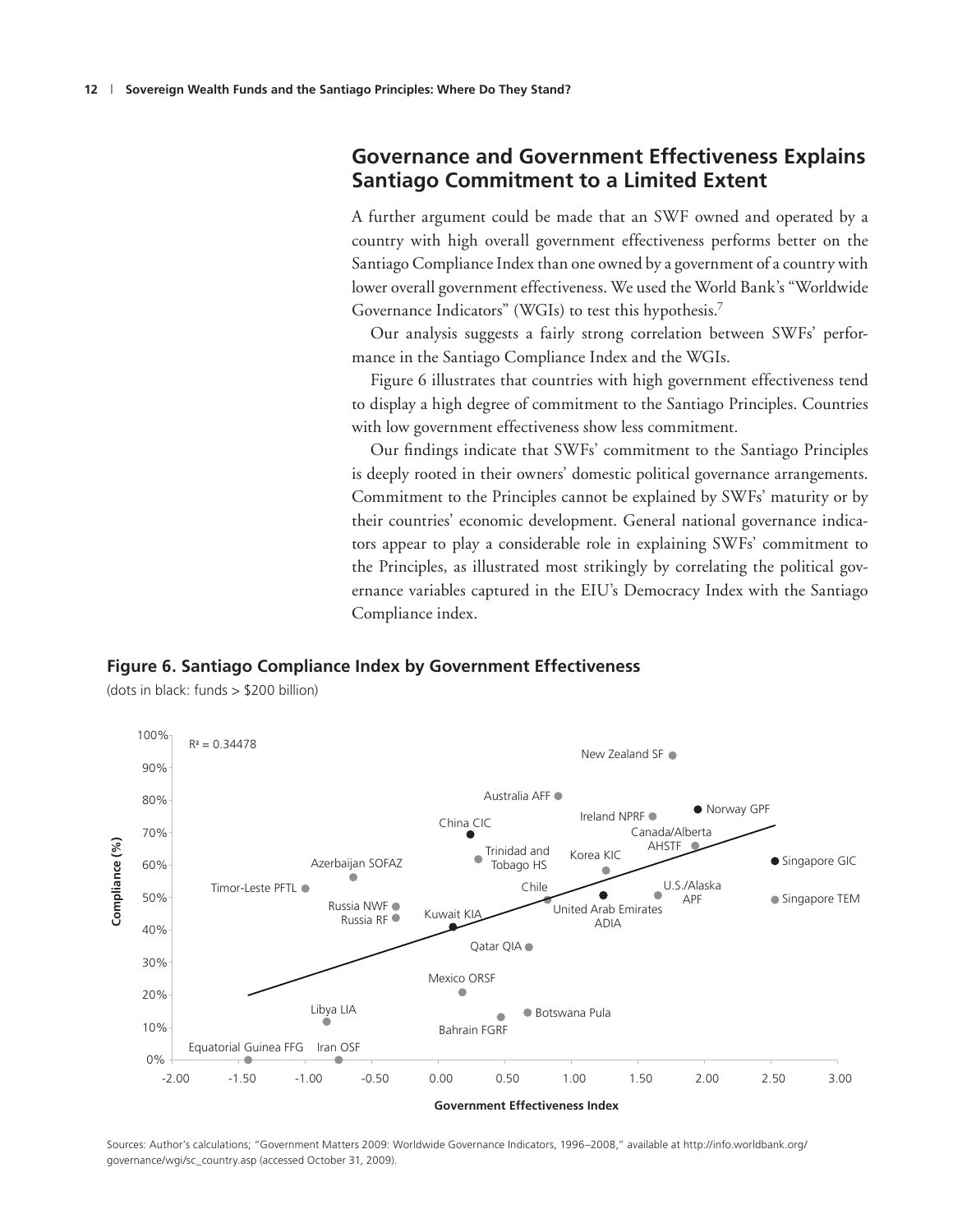#### **Moving the Santiago Principles Forward**

Our findings indicate that the Santiago implementation process needs to show progress. Implementation has been patchy, and the process appears to have lost some of its earlier momentum. The global financial crisis and the subsequent power shifts in the global economic system might suggest that the Santiago Principles have lost some of their relevance for the signatories. In the past two years perceptions of SWFs have shifted. Once regarded as subversive agents of state capitalism, they are now sought-after providers of capital.

However, in the long run, there is no doubt that a more accountable global financial system, based on stable and transparent institutions, will be more robust. Though SWFs are only one and in fact a relatively small investor class among other global market participants, their growth dynamic suggests that their investment and policy behavior will resonate across the global economy. Their choices will therefore be an integral part of global efforts to establish a more resilient and inclusive framework for international financial markets.

Arguably, the funds that most need to provide dynamic, forward-moving leadership are the largest and therefore the most systemically relevant ones. According to the "Weighted Unchecked Sovereign Wealth Index" presented in this paper, the onus is on the four large funds that have yet to show full commitment to the Principles: the Abu Dhabi Investment Authority, the Kuwait Investment Authority, the Singaporean GIC, and the China Investment Corporation. These funds have indicated their readiness to comply more fully with the Principles. In the past twelve months, all except KIA have published their first annual reports, increasing their overall transparency, and thereby indicating higher commitments to the Principles than the political governance arrangements in their home countries suggest. These SWFs have exposed themselves domestically in their drive to reach the absolute benchmarks in the Santiago Principles, positioning themselves to catch up with the industry leaders.

There is no authority that enforces the Principles. Increasing SWFs' compliance will therefore require additional support from among the group of SWFs. Much will depend on an implicit peer-review process by which industry leaders encourage underperformers to demonstrate higher commitment. Advanced SWFs such as the New Zealand Superannuation Fund, the Australian Future Fund, the Irish National Pension Reserve Fund, and the Norwegian Government Pension Fund have an interest in helping improve compliance across all signatories. Otherwise, political intuition suggests that their own constituents might question the value of supporting a process that does not perform.

It is surprising that, beyond an initial appreciation, recipient economies have not paid much attention to the Santiago Principles. In the past twelve months some SWFs have acquired sizable equity stakes in strategically important industries in advanced economies. Although these investments had a tremendous impact on the industrial geography of recipient economies, investors'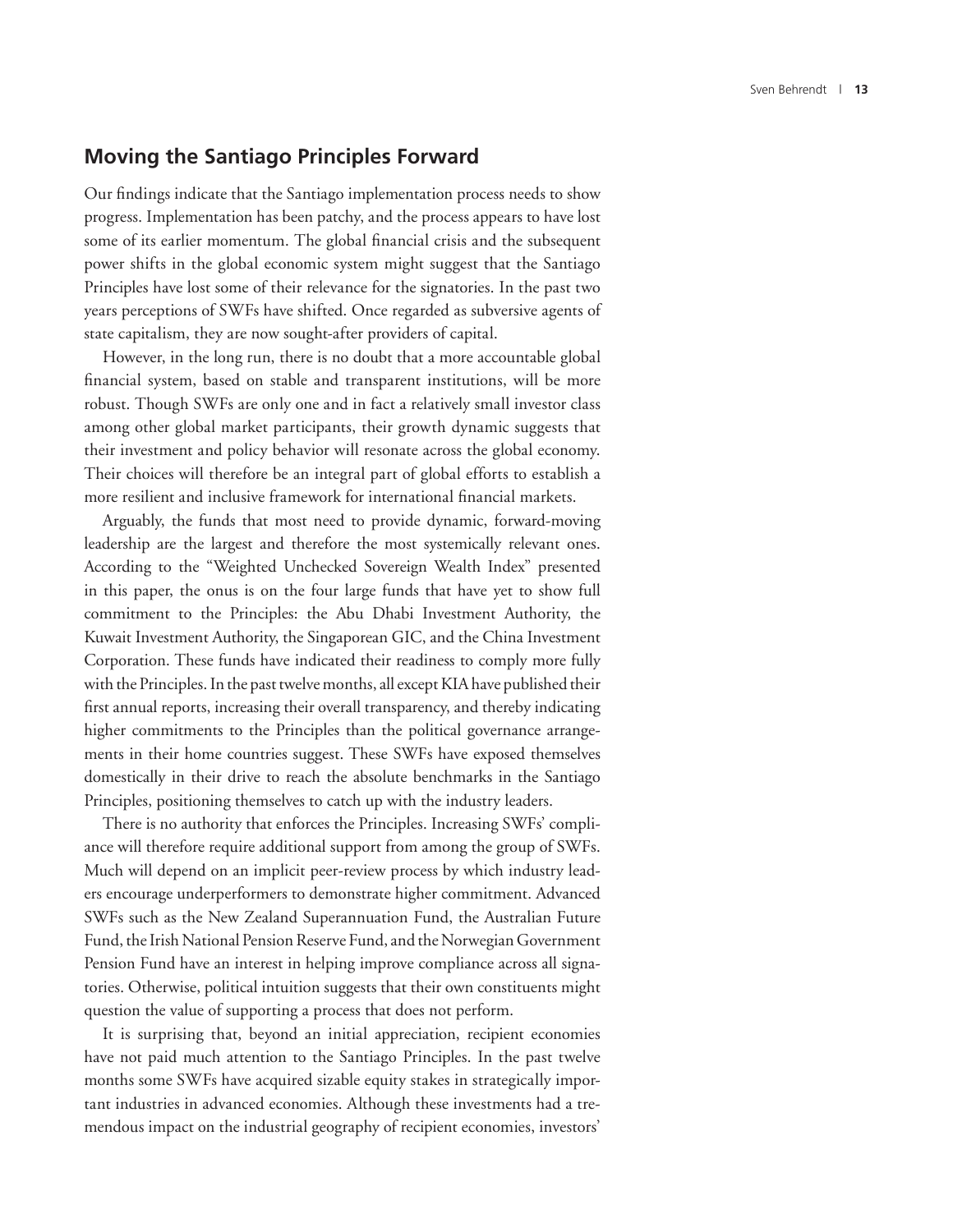compliance with the Principles was not considered. The OECD has been a major platform for recipient economies to develop a joint position towards SWFs, but lately it has been rather quiet about the signatories' progress toward full implementation. It would be important for the OECD to assess and acknowledge the work done by the IWG/IFSWF as well as the implementation of the Santiago Principles.

The global community of analysts tracking SWFs is most responsible for placing the subject on the public policy agenda. After all, it identified them as a distinct investor group within international finance; argued that, given the funds' current and projected size, SWFs had become a relevant force in international finance; and highlighted conceptual challenges that the global economic system would be exposed to. Without other third-party verification plans, the global analysts' community plays an important role assessing SWFs' moves, thereby creating the transparency needed to consolidate SWFs' position as legitimate participants in international markets.

### **The Broader Policy Relevance**

The Principles were designed to create trust in recipient economies and maintain an open cross-border investment regime. Arguably, they could become relevant beyond their initial mandate if they were used as an active tool to build new relationships. We offer three suggestions for broadening the Principles' scope. The first concerns the very concrete investment situation between sovereign investor and private investee; the second refers to the Principles in the respective domestic policy arenas of their signatories; and the third places the IWG and the Principles in the broader context of global governance.

#### **Leveling Governance Arrangements**

SWFs have been part of a recent, broader global trend of industrial restructuring. Ownership patterns will continue to change, and sovereign or private investors from emerging economies will be important drivers of this process, leaving them in more influential positions. This process cannot, and should not, be contained; however, it must be managed.

The Santiago Principles help synchronize very different governance arrangements across one stakeholder group of the global financial system. Moving beyond that objective, they and the work of the IWG might also provide guidance for establishing more robust and value creating relationships—between sovereign investors from emerging economies and private investees from advanced economies in binding investment situations.

Consider the Qatar Investment Authority's 2009 investment in Volkswagen. The German manufacturer is set to become the world's largest automotive company and represents the industrial heartland of the world's third largest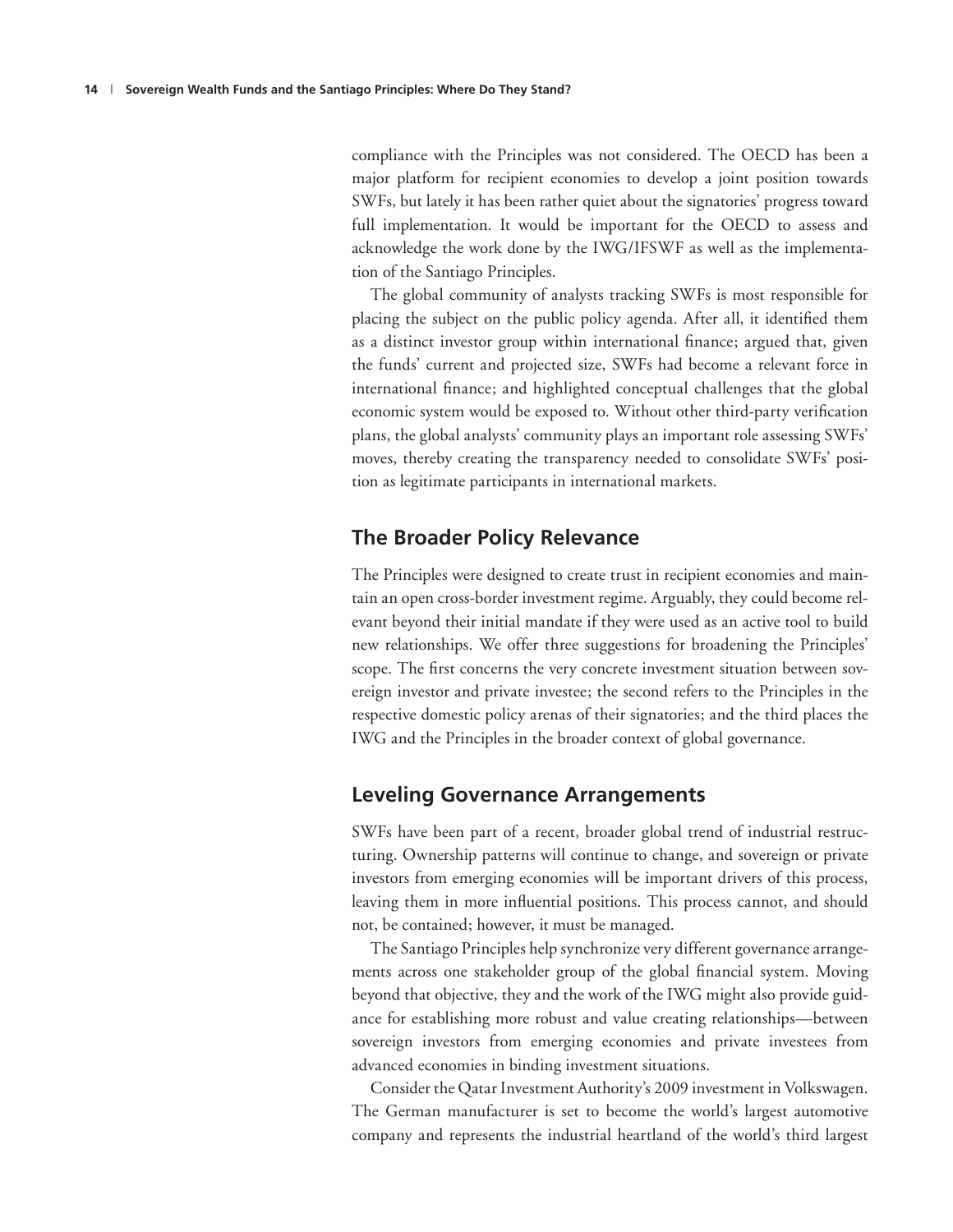economy. Reportedly, QIA paid approximately \$10 billion for its 17 percent stake in the company. This represents an estimated 14 percent of QIA portfolio's value, estimated at \$70 billion. Both sides made a considerable commitment and placed a high degree of trust in each other: Qatar because its Volkswagen investment represents a highly concentrated single investment, and Volkswagen because the government of Qatar became its third largest shareholder. Yet political and corporate governance standards in Germany and Qatar could not be more different.

SWFs have been largely quiet investors, but that is likely to change in coming years. SWFs with considerable investments in industrial assets in mature economies, such as QIA's investment in Volkswagen, will want a more active role in the design and execution of corporate leadership. Given the current discrepancies of governance arrangements across mature and emerging economies, it should be mutually beneficial to synchronize standards.

#### **Accelerating the Political Modernization Agenda**

As this paper has attempted to show, implementing the Santiago Principles depends ultimately on the political governance arrangements of the countries that own them. Two alternative conclusions can be drawn from this:

Underperforming SWFs' commitment to the Principles can only increase with the implementation of a broader domestic reform agenda. The Santiago compliance levels of SWFs from non-democratically governed countries should improve if their governments pursue meaningful political reforms. This might take some time, however. China has opened economically, but it is unlikely to engage in a deeper political reform process. In the Arab world, the democracy and reform agenda have been in limbo for some time and produce meaningful results only gradually. The verdict is out on whether Russia's concept of "sovereign democracy" will inch closer to that of a liberal one.

But the policy impulse could work in reverse. Management of SWFs owned by non-democratic governments is exposed to the international and IFSWF-mediated debate on best practices, and subsequently then translates those principles into a profound restructuring process of their funds. This gradually distances SWFs from the more rigid political governance arrangements in respective countries. The China Investment Corporation shows higher Santiago compliance levels than the level of democracy in China would imply; Azerbaijan's State Oil Fund and the Abu Dhabi Investment Authority also are more compliant than their countries' political governance structures might indicate. These three funds have not yet sufficiently implemented the Principles, but they have shown a higher degree of commitment than might be expected given the political institutions of their countries.

It is beyond the scope of this assessment to provide a full analysis of the factors that can explain the relative performance of these three funds. However,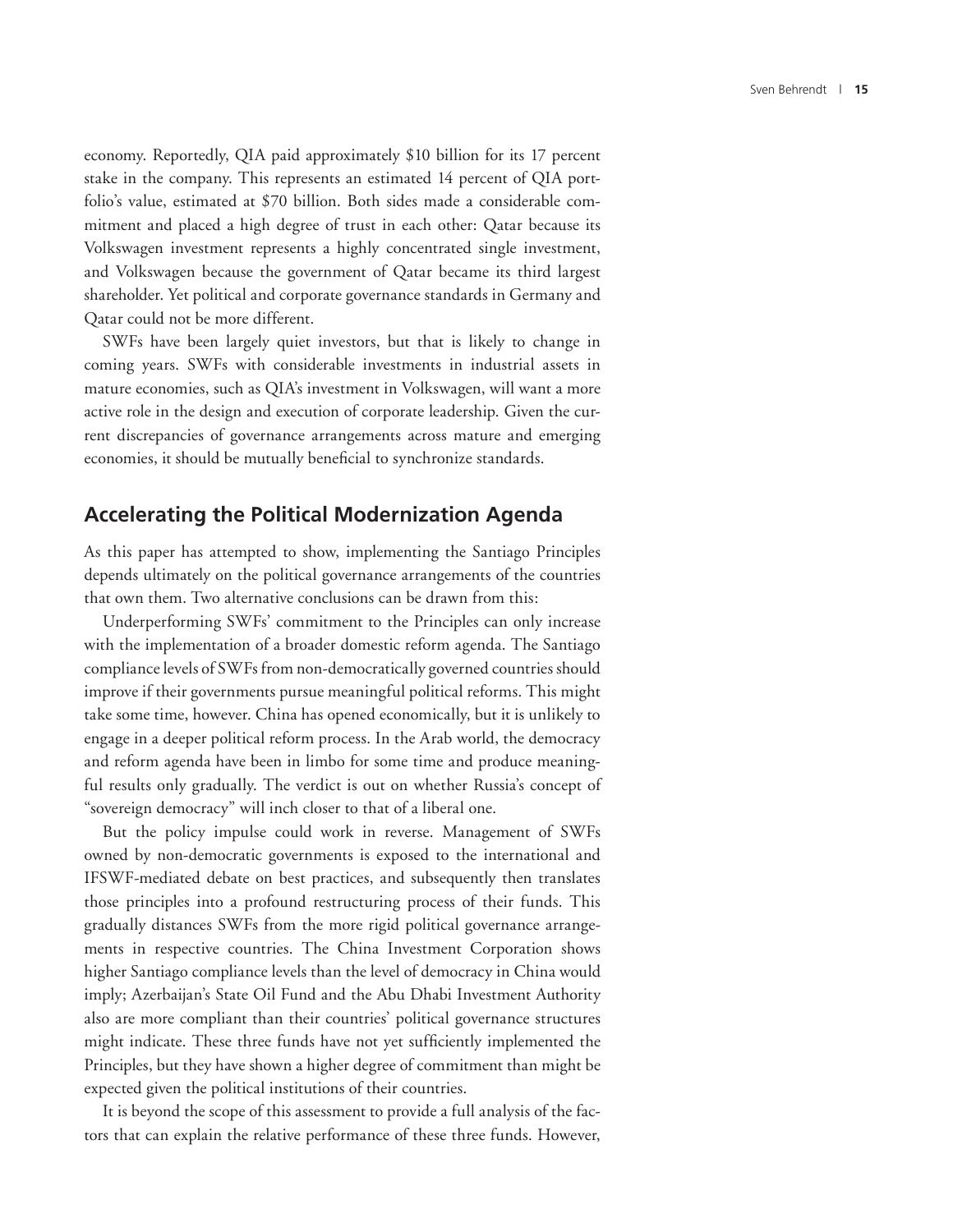we offer the hypothesis that political leadership and fund management have been able to deploy substantial political capital and commitment to lift their funds out of the position that the striking correlation between our Santiago Compliance Index and the EIU's Democracy Index would otherwise locate them in. We can only speculate about the perhaps modest contribution that higher Santiago compliance levels and associated reforms could have on domestic political reform agendas.

#### **Innovating Global Governance**

The Santiago Principles can be considered as an experiment on how global governance arrangements could be designed in an increasingly fragmented economic and political global space. The IWG's creation of the Principles is a rare example in global finance where representatives from advanced and emerging economies have developed a joint policy agenda and framework. This agenda covers only a small subset within the pool of global issues that deserve international attention, but it constitutes an innovative example for future global governance arrangements.

The Santiago Principles fall into a grey zone of global governance. They are not legally binding international law or a derivative thereof, such as an international convention. They are more than a mere unilateral declaration of intent. Their signatories are SWFs, not nation states. The term "sovereign wealth fund" suggests these funds carry sovereign or quasi-sovereign powers, but the Principles acknowledge that their signatories cannot be held accountable for translating their substance into national law.

The Principles were voluntary—not imposed by an international authority or by the weight of the dominant economic powers. The IWG provided an artificial level playing field, using skillful diplomacy to negate existing balances of power and encourage all parties to agree on a joint policy agenda. Creating the Principles was significant, but that accomplishment is meaningless without broader SWF compliance to them. The biggest test faced by this approach to collective action remains the overall compliance level of SWFs to the Principles. Should this commitment to compliance increase, it might be worthwhile identifying the mechanisms that helped turn the work of the IWG into a success and apply lessons learned to other global public policy arenas.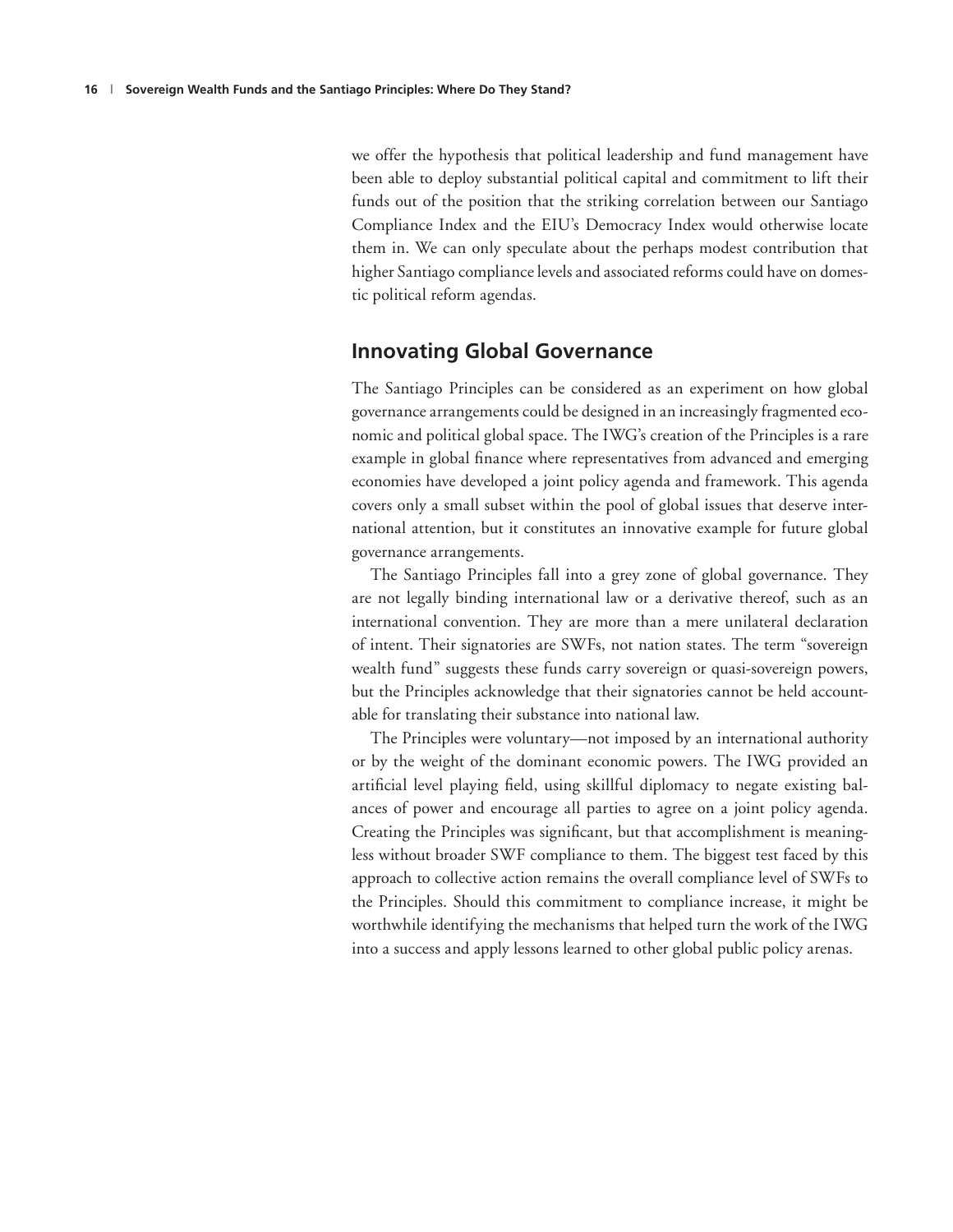## **Notes**

- 1 Lawrence Summers, "Funds That Shake Capitalist Logic," *Financial Times*, July 29, 2007; Henry A. Kissinger and Martin Feldstein, "The Rising Danger of High Oil Prices," *International Herald Tribune*, September 15, 2008; Niall Ferguson, "An Empire at Risk," *Newsweek*, December 7, 2009, p. 34; C. Fred Bergsten, "The Dollar and the Deficit," *Foreign Affairs*, November/December 2009; Robert M. Kimmitt, "Public Footprints in Private Markets: Sovereign Wealth Funds and the Global Economy," *Foreign Affairs*, January/February 2008.
- 2 The Abu Dhabi Investment Authority, Qatar Investment Authority, and Kuwait Investment Authority do not disclose assets under management. The IMF subscribes to information that the Abu Dhabi government provides to rating agencies, suggesting ADIA's asset value to be at least two times GDP (International Monetary Fund, "United Arab Emirates: 2009 Article IV Consultation—Staff Report; Public Information Notice; and Statement by the Executive Director for United Arab Emirates," country report no. 10/42, Washington, D.C.: International Monetary Fund, February 2010). Abu Dhabi's GDP amounted to \$141.5 billion in 2009. An IMF staff estimate suggests that Qatar's net International Investment Positions (IIP), excluding unknown foreign financial claims and liabilities of the private sector, is roughly \$70 billion (International Monetary Fund, "Qatar: 2009 Article IV Consultation—Staff Report; and Public Information Notice," country report no. 10/41, Washington, D.C.: International Monetary Fund, February 2010). This figure is in line with other publicly available estimates. The IMF does not identify any reference for the value of foreign assets held by Kuwait's government. IIP data provided by the Central Bank of Kuwait exclude the external assets held by the general government because of legal constraints on dissemination (International Monetary Fund, "Kuwait: 2009 Article IV Consultation—Staff Report; Staff Statement; and Public Information Notice on the Executive Board Discussion," country report no. 09/152, Washington, D.C.: International Monetary Fund, March 2009).
- 3 International Working Group of Sovereign Wealth Funds, "Sovereign Wealth Funds: Generally Accepted Principles and Practices, "Santiago Principles," Washington, D.C.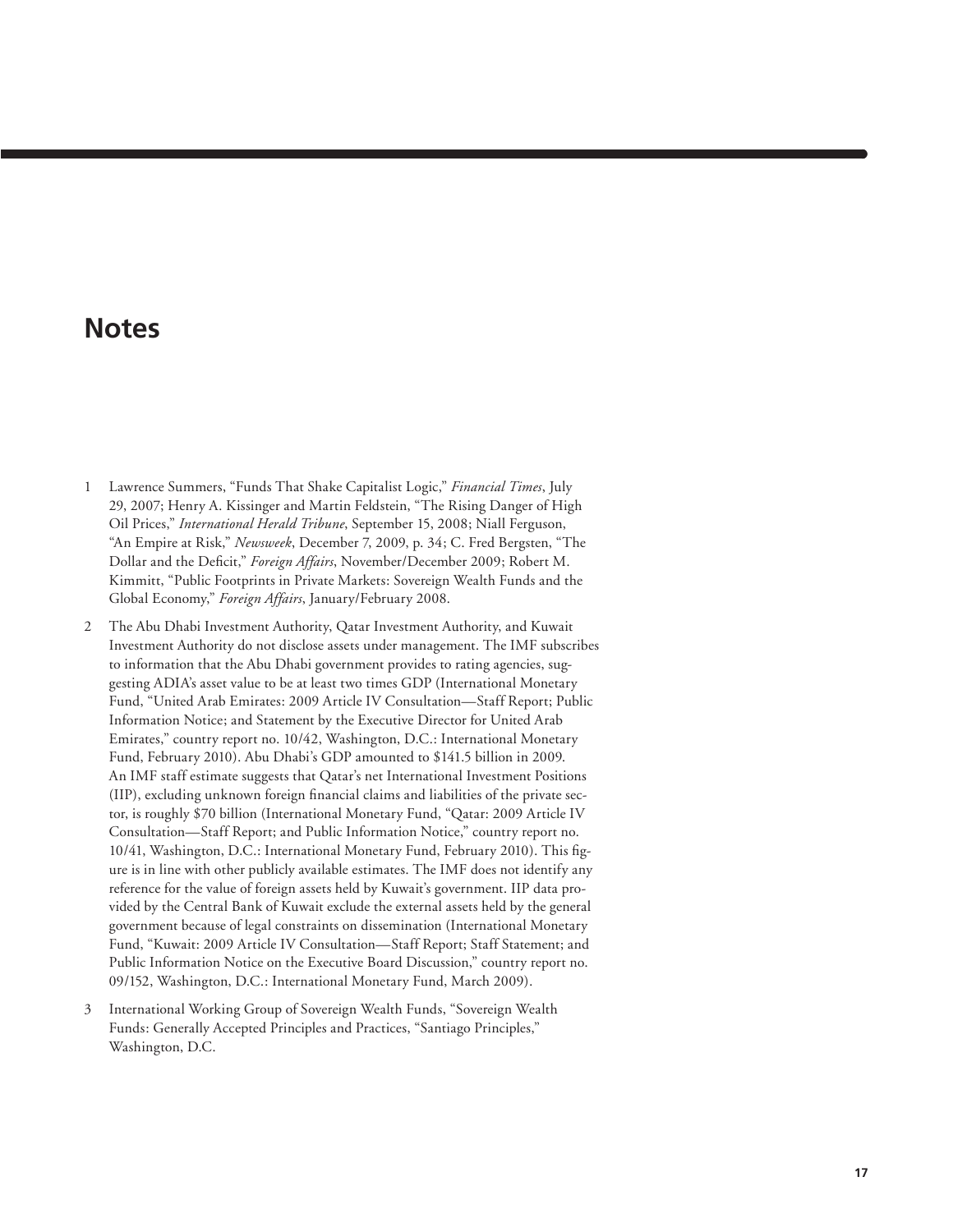- 4 International Working Group of Sovereign Wealth Funds, "Kuwait Declaration," International Forum of Sovereign Wealth Funds, April 6, 2009; "Sovereign Wealth Funds Issue 'Baku Statement' Reaffirming the Need for Maintaining Open Investment Environment," press release, September 10, 2009.
- 5 International Working Group of Sovereign Wealth Funds, "Working Group Announces Creation of International Forum of Sovereign Wealth Funds," press release no. 09/01, April 6, 2009.
- 6 This assessment should acknowledge a number of factors that affect data accuracy, such as availability and accessibility. Applicability of data exposes the index to considerable interpretation, which we hope will solidify as new data emerge. For a more thorough description of the establishment of the Santiago Compliance Index, see Sven Behrendt, "Gulf Arab Sovereign Wealth Funds: Governance and Institution Building," paper presented at 11th Mediterranean Research Meeting, European University Institute: Florence & Montecatini Terme, March 24–27, 2010.
- 7 The WGI project reports governance indicators for 212 countries and territories from 1996 to 2008 and assesses the global quality of governance along six dimensions: voice and accountability, political stability and absence of violence, government effectiveness, regulatory quality, rule of law, and control of corruption (World Bank 2009).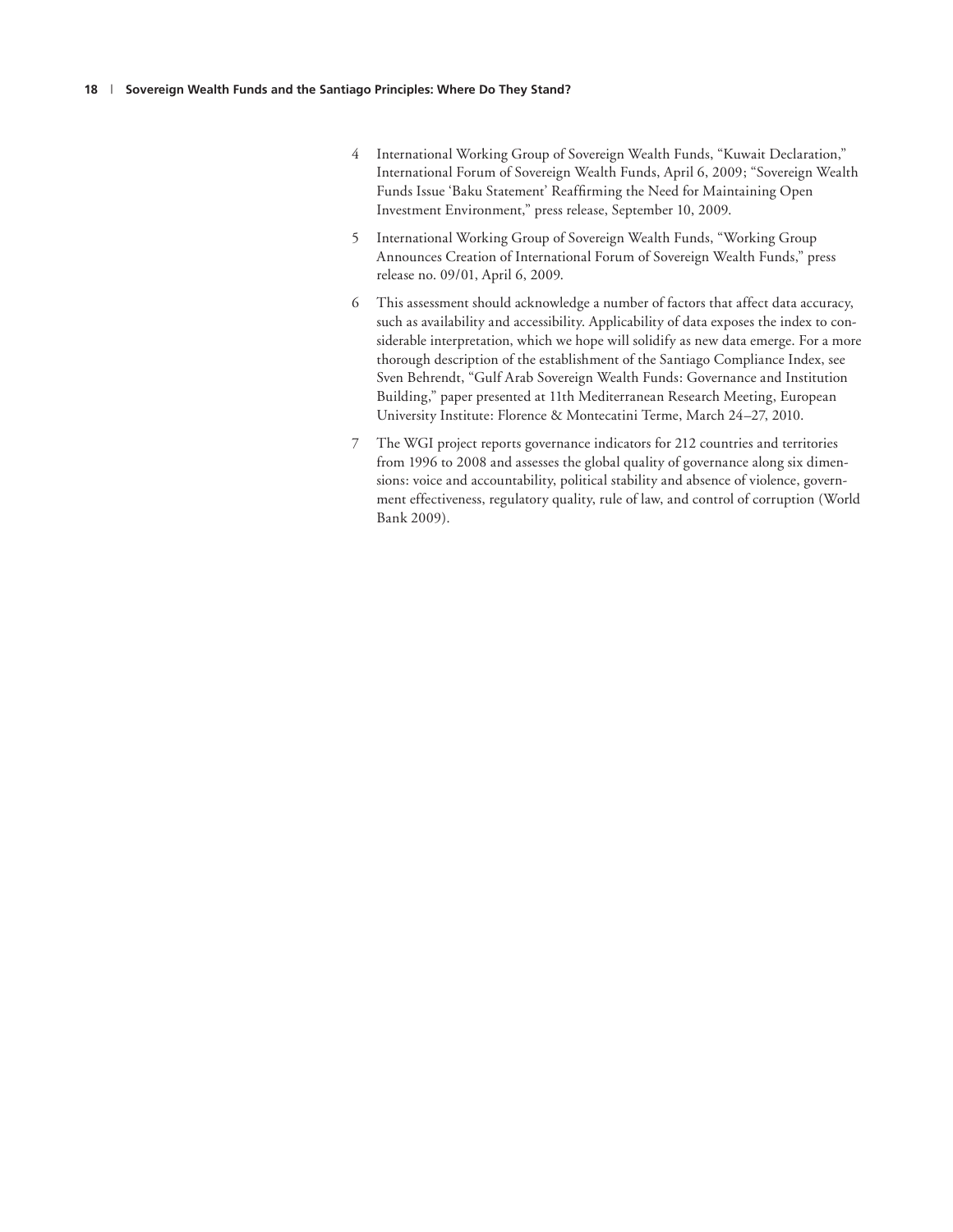## **About the Carnegie Endowment**

The Carnegie Endowment for International Peace is a private, nonprofit organization dedicated to advancing cooperation between nations and promoting active international engagement by the United States. Founded in 1910, its work is nonpartisan and dedicated to achieving practical results.

Following its century-long practice of changing as global circumstances change, the Carnegie Endowment for International Peace is undertaking a fundamental redefinition of its role and mission. Carnegie aims to transform itself from a think tank on international issues to the first truly multinational—ultimately global—think tank. The Endowment has added operations in Beijing, Beirut, and Brussels to its existing centers in Washington and Moscow. These five locations include the two centers of world governance and the three places whose political evolution and international policies will most determine the near-term possibilities for international peace and economic advance.